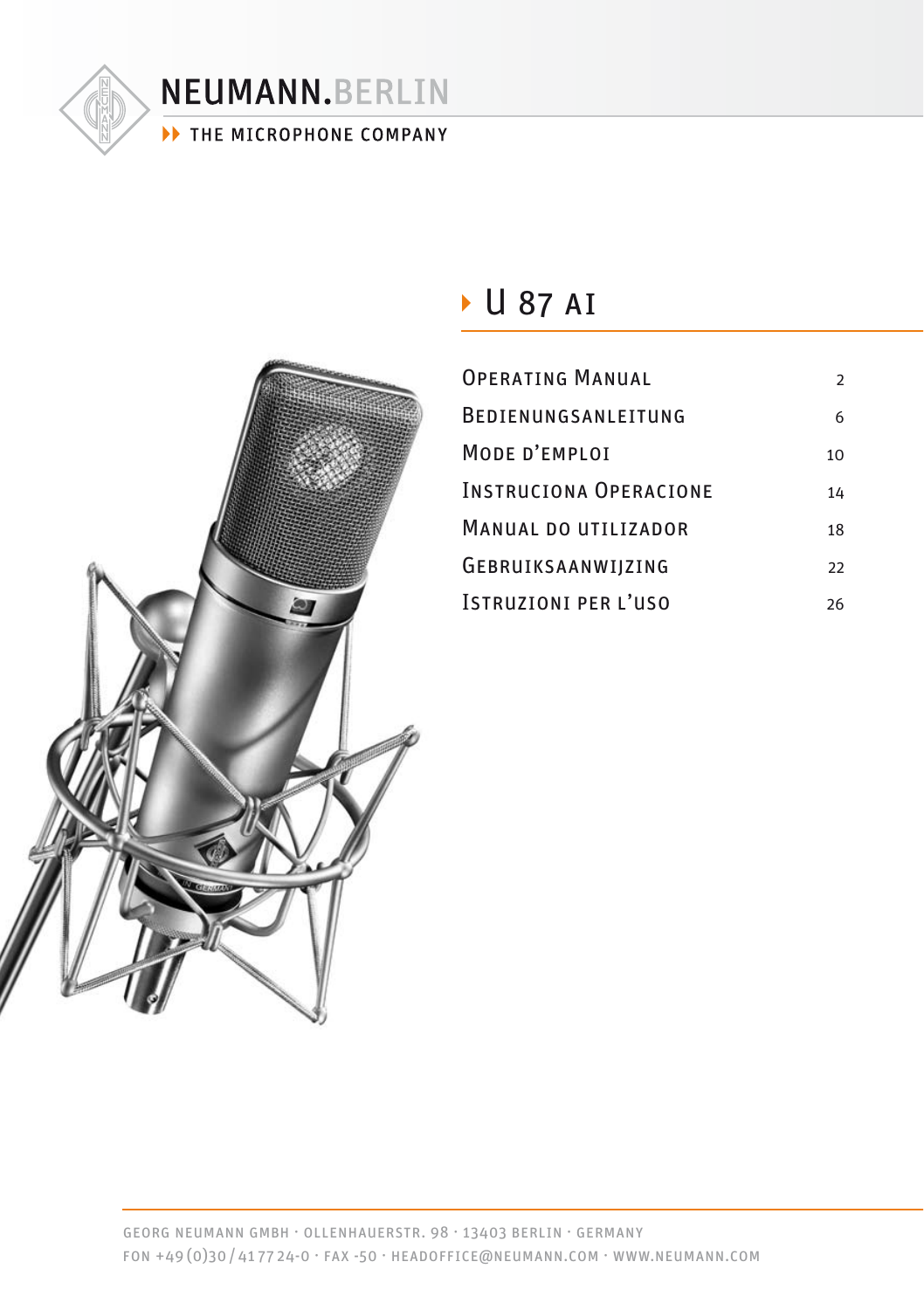<span id="page-1-0"></span>**EXAMPLE MICROPHONE COMPANY** 

# 1. Introduction

This manual contains essential information for the operation and care of the product you have purchased. Please read the instructions carefully and completely before using the equipment. Please keep this manual where it will be accessible at all times to all current and future users.

Additional information, in particular concerning available accessories and Neumann service partners, can always be found on our website: www.neumann.com. Information about service partners can also be obtained by telephone: +49 (0) 30 / 41 77 24 - 0.

The following related files are available in PDF format in the Downloads section of our website www.neumann.com:

- Operation with Unbalanced or Center Tap Grounded Inputs
- Some Remarks on Microphone Maintenance

The Neumann online forum on our website enables Neumann users worldwide to share their experiences. Through its integrated archive function, the forum has developed into an extensive knowledge pool.

# 2. Safety instructions

The microphone has the intended purpose of converting acoustic signals into electrical signals.

Connect the microphone only to microphone inputs and devices which supply 48V of phantom power in accordance with IEC61938.

Repairs and servicing are to be carried out only by experienced, authorized service personnel. Unauthorized opening or modification of the equipment shall void the warranty.

Use the equipment only under the conditions specified in the "Technical data" section. Allow the equipment to adjust to the ambient temperature before switching it on. Do not operate the equipment if it has been damaged during transport.

Always run cables in such a way that there is no risk of tripping over them.

Unless required for operation, ensure that liquids and electrically conductive objects are kept at a safe distance from the equipment and its connections.

Do not use solvents or aggressive cleansers for cleaning purposes.

Dispose of the equipment in accordance with the regulations applicable to the respective country.

# 3. Brief description

The U 87 Ai is a condenser studio microphone with a transformer output and the directional characteristics omnidirectional, cardioid and figure-8.

The microphone features exceptionally clean sound transmission which is free of coloration.

A switchable high-pass filter increases the lower cutoff frequency, thus reducing the influence of the proximity effect and structure-borne sound.

The pre-attenuation switch reduces the microphone sensitivity by 10dB, thus allowing the processing of very high sound pressure levels.

Typical applications of the U 87 Ai include dubbing, broadcasting and the recording of solo voices and choirs. In the field of instrumental recording, the U 87 Ai has proven itself with winds, percussion, piano and strings, particularly cello and double bass.

# 4. Scope of delivery

U 87 Ai (mt):

- U 87 Ai (mt) microphone •
- Operating manual
- Wooden box •

U 87 Ai (mt) Set:

- U 87 Ai (mt) microphone •
- EA 87 (mt) elastic suspension •
- Operating manual
- Wooden box •

#### U 87 Ai (mt) Stereo Set:

- 2 x U 87 Ai (mt) microphones •
- 2 x EA 87 (mt) elastic suspensions
- Operating manual
- 2 x Dust cover
- Aluminum case •

# NEUMANN, BERLIN

**EXAMPLE MICROPHONE COMPANY** 

# 5. Setup

# Mounting the microphone

Attach the microphone to a stable, sturdy stand. Use an elastic suspension, if necessary, for the mechanical suppression of structure-borne noise. For this purpose set the microphone into the inner cage from above, and secure it to the inner cage with the threaded nut. If required, use a windscreen or popscreen from our range of accessories in order to suppress wind or pop noise.

# Connecting the microphone



# Caution:An incorrect supply voltage can damage the microphone!

Attach the microphone only to a power supply unit, a microphone preamplifier, a mixing console or other equipment which has phantom power with 48V (P48), in accordance with IEC 61938. Any P48 power supply equipment can be used which supplies at least 0.8 mA per channel.

# Caution: Very loud noise can damage loudspeakers or your hearing!

Minimize the volume of connected playback and recording equipment before connecting the microphone.

Using a suitable cable, connect the microphone to the microphone input of the audio equipment to be used for subsequent processing, or to the designated P48 power supply equipment. Information concerning connector assignment can be found in the "Technical data" section.

Cable lengths of up to approximately 300m between the microphone and the subsequent amplifier input have no effect on the frequency response of the microphone.

When connecting the cables, ensure that the connectors are locked correctly. Run the cables in such a way that there is no risk of tripping over them.

The microphone is to be addressed primarily from the side on which the Neumann logo is located.

Gradually increase the volume of the connected equipment

Set the gain of the connected equipment so that no distortion occurs at the highest sound pressure level.

# Selecting the directional characteristic

There are three selectable directional characteristics, which allow the microphone to be adapted to individual recording situations: omnidirectional, cardioid and figure-8. The rotary switch for the directional characteristics is located on the front of the microphone, below the headgrille.

When the directional characteristic is changed an increased noise level may occur for a period of approximately 30 seconds. This does not indicate a malfunction, but arises due to the electrical recharging of the microphone capsule to the appropriate bias. As a precaution, reduce the signal level of connected equipment when changing the directional characteristic.

# Setting the pre-attenuation

The switchable pre-attenuation increases the maximum signal level by 10dB, in order to avoid overloading when transmitting signals at extremely high sound pressure levels.

Pre-attenuation is activated by means of a switch on the back of the microphone.

# Setting the high-pass filter

The switchable high-pass filter can be used to suppress low-frequency interference (e.g. caused by impact sound or wind noise) or to compensate for the proximity effect.

When the high-pass filter is switched on and the microphone is set to "cardioid", the microphone should be addressed from a distance of 30cm to 40cm; for "figure-8", the distance is 15 cm to 20cm.

The high-pass filter is activated by means of a switch on the back of the microphone.

# Suppressing noise interference

The frequency response of the U 87 Ai extends below 20Hz. The microphone is of course correspondingly sensitive to low-frequency interference such as structure-borne noise and wind or pop noise. Depending upon the situation, the use of an elastic suspension, a windscreen and/or a popscreen is therefore recommended.

# Sound test

Simply speak into the microphone. Do not blow into the microphone or subject it to pop noise, since this can easily result in hazardous sound pressure levels.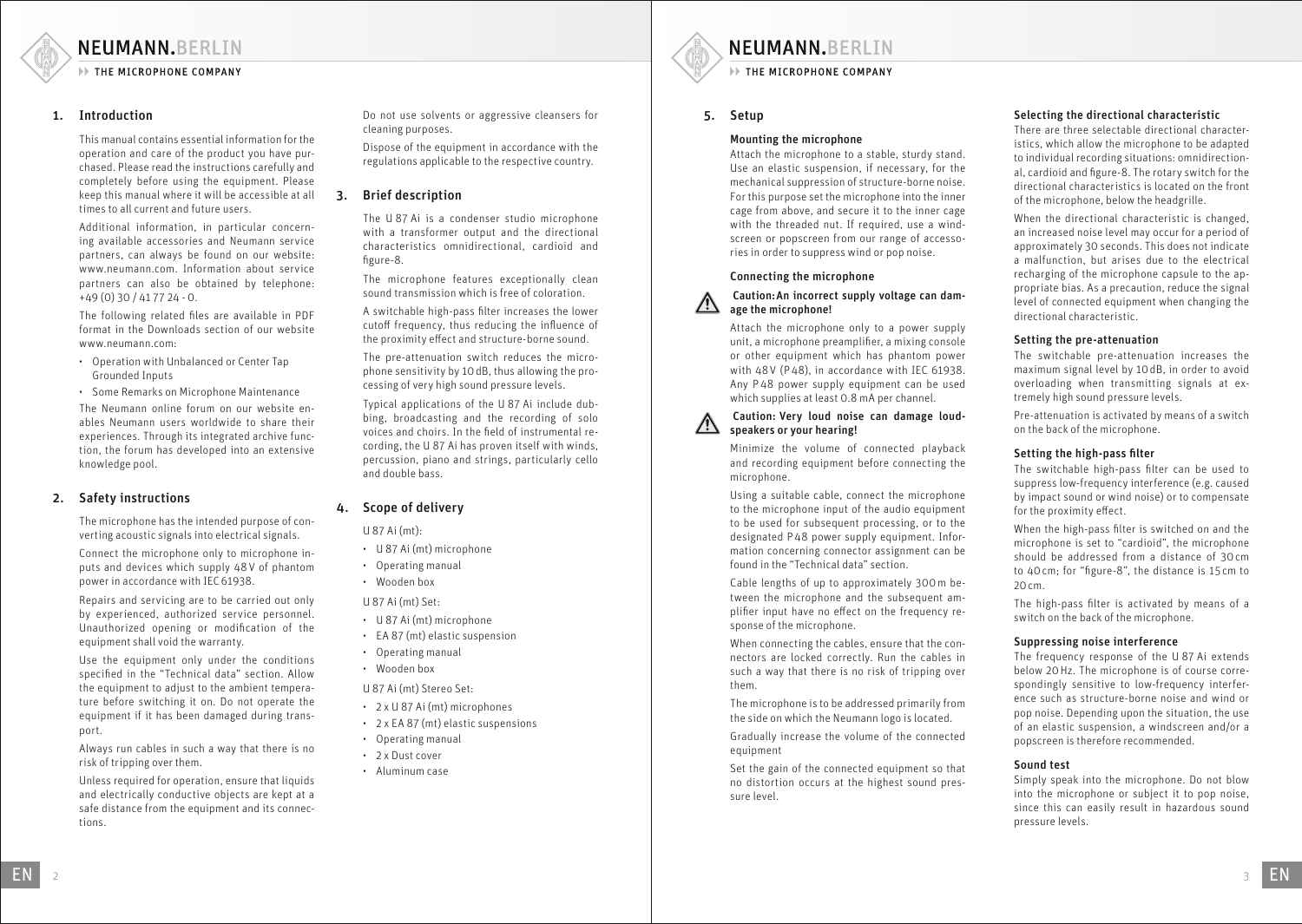**EXECUTE MICROPHONE COMPANY** 

# 6. Shutdown and storage

Before switching off the microphone or disconnecting the cables, reduce the volume of connected equipment.

Only then should the phantom power be switched off.

Disconnect the cables.

Signal-to-noise ratio<sup>3)</sup>,

Equivalent noise level,

Equivalent noise level,

A-weighted4)........................................ 79/82/80dB

CCIR4)....................................................26/23/25dB

A-weighted4)......................................15/12/14dB-A

When disconnecting a cable, always pull only on the connector and not on the cable itself.

# 7. Troubleshooting

Microphones which are not in use should not be allowed to remain on the stand gathering dust. A microphone which is unused for a prolonged period should be stored under normal atmospheric conditions, and should be protected from dust. For this purpose, use a lint-free, air-permeable dust cover or the original packaging of the microphone.

| Problem                                                                                                                                                                                                                                                                                                                                                                                                                                                     | ▶ Possible causes                                                                                                 | ▶ Solution                                                                                                                                                 |
|-------------------------------------------------------------------------------------------------------------------------------------------------------------------------------------------------------------------------------------------------------------------------------------------------------------------------------------------------------------------------------------------------------------------------------------------------------------|-------------------------------------------------------------------------------------------------------------------|------------------------------------------------------------------------------------------------------------------------------------------------------------|
| Microphone<br>not operating                                                                                                                                                                                                                                                                                                                                                                                                                                 | The phantom power supply voltage is not<br>switched on at the mixing console or at the<br>power supply equipment. | Check the corresponding channel settings.                                                                                                                  |
|                                                                                                                                                                                                                                                                                                                                                                                                                                                             | The power supply equipment is not<br>connected to the power supply line or there<br>is no battery.                | Check the connection to the power supply<br>line or check the battery of the power supply<br>equipment.                                                    |
| No signal                                                                                                                                                                                                                                                                                                                                                                                                                                                   | The microphone is not connected to the                                                                            | Check the signal path.                                                                                                                                     |
| transmission                                                                                                                                                                                                                                                                                                                                                                                                                                                | correct microphone amplifier input of the<br>subsequent equipment.                                                | If necessary, activate the appropriate input<br>on the corresponding channel of the mixing<br>console.                                                     |
| 8.<br><b>Technical data and</b><br>connector assignments<br>Permissible atmospheric conditions: <sup>1)</sup><br>Operating temperature range 0°C  +70°C<br>Storage temperature range - 20 °C  +70 °C<br>Humidity range 0%  90% at +20 °C<br>$0\%$ 85% at +60 °C.<br>Acoustical op. principle Pressure gradient<br>transducer<br>Directional pattern Omni/cardioid/figure-8<br>Frequency range20 Hz20 kHz<br>Sensitivity <sup>2)</sup> 20/28/22 mV/Pa ± 1 dB |                                                                                                                   | Max. SPL for <sup>5)</sup><br>less than 0.5 % THD (cardioid) 117 dB<br>Minimum operating time<br>94 dB SPL equiv. to 1Pa = 10 ubar<br>OdB equiv. to 20 µPa |
| Signal-to-noise ratio <sup>3)</sup> ,                                                                                                                                                                                                                                                                                                                                                                                                                       | Rated load impedance 1000 ohms                                                                                    |                                                                                                                                                            |

# NEUMANN, BERLIN

**EXAMPLE MICROPHONE COMPANY** 

The microphone has a balanced transformer output. The 3-pin XLR connector has the following standard pin assignments:

Pin1: 0 V/Ground Pin 2: Modulation (+phase) Pin 3: Modulation (–phase)

# 9. Selected Accessories\* (see photos in appendix)

#### Elastic Suspension

EA 87 .......................blk ...............Cat. No. 007297

#### Auditorium Hanger

MNV 87....................ni .................Cat. No. 006804

#### Mount

#### Popscreen

# Windscreen

WS 87 ......................blk ...............Cat. No. 006753

#### Battery Supply

BS 48 i.....................blk ...............Cat No. 006494 BS 48 i-2..................blk ...............Cat. No. 006496

### Power Supply

# Connecting Cable

IC 3 mt (10m)..........blk ...............Cat. No. 006543 IC 4 (10m)...............ni .................Cat. No. 006547 IC 31 mt(5 m)..........blk ...............Cat. No. 006570

### Adapter Cable

Meaning of color codes:  $ni = nickel, blk = black$ 

- 1) All values for non-condensing humidity. The values are valid for clean and well-looked-after microphones or microphone capsules, respectively. Any kind of pollution of capsules and membranes may restrict the said values.
- 2) at 1 kHz into 1 kohms rated load impedance.
- 3) re 94dBSPL
- 4) according to IEC 60268-1;
- CCIR-weighting acccording to CCIR 468-3, quasi peak; A-weighting according to IEC 61672-1, RMS
- 5) THD of microphone amplifier at an input voltage equivalent to the capsule output at the specified SPL. 6) Phantom powering (P48, IEC 61938).
- 

\* Detailed descriptions and additional articles can be found in our accessories catalog or at: www.neumann.com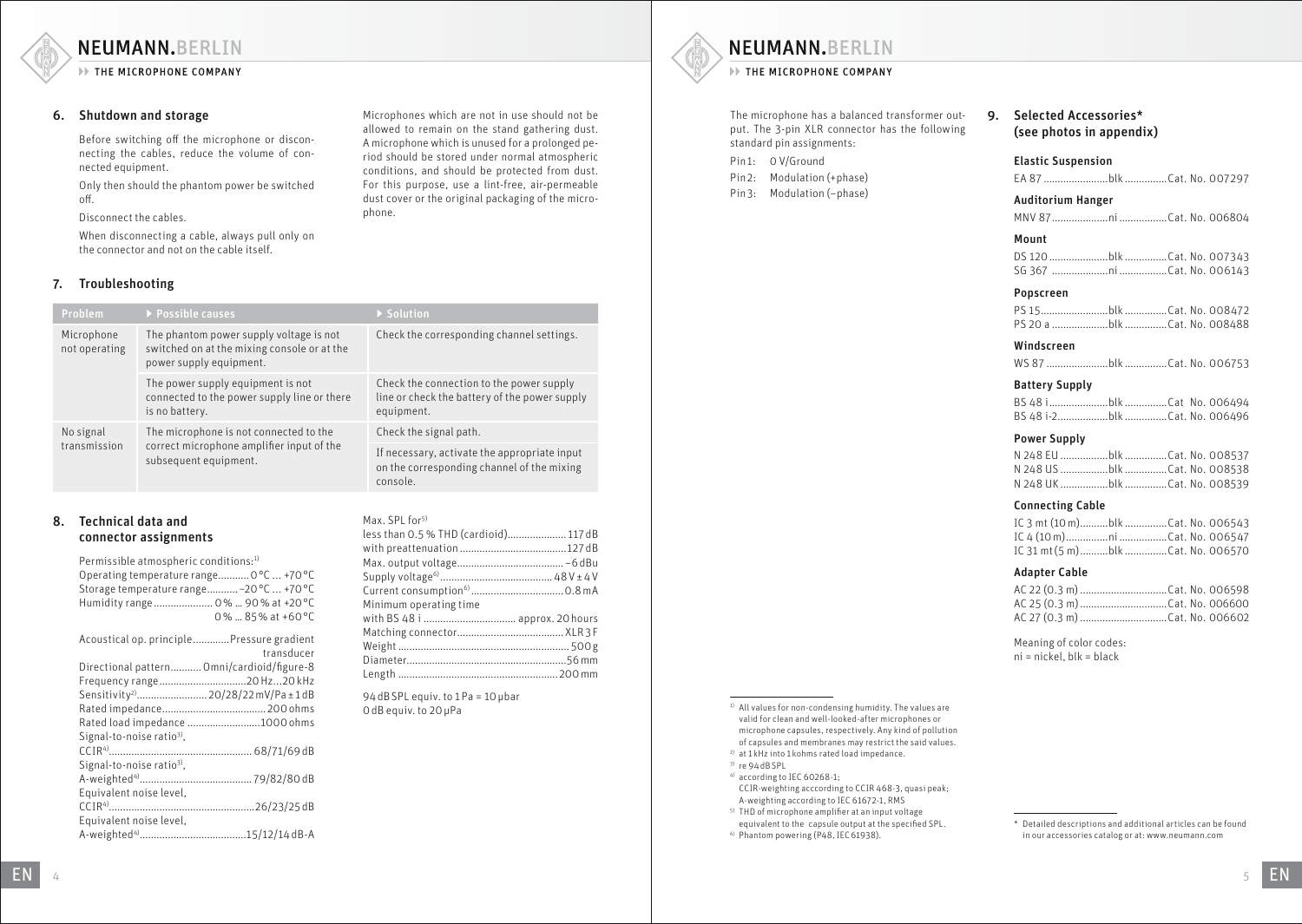# <span id="page-3-0"></span>**EXAMPLE MICROPHONE COMPANY**

# 1. Einleitung

In dieser Anleitung finden Sie alle wichtigen Informationen für den Betrieb und die Pflege des von Ihnen erworbenen Produktes. Lesen Sie diese Anleitung sorgfältig und vollständig, bevor Sie das Gerät benutzen. Bewahren Sie sie so auf, dass sie für alle momentanen und späteren Nutzer jederzeit zugänglich ist.

Weitergehende Informationen, insbesondere auch zu den verfügbaren Zubehörteilen und den Neumann-Servicepartnern, finden Sie jederzeit auf unserer Website www.neumann.com. Die Servicepartner können Sie auch telefonisch unter +49 (0) 30 / 41 77 24 - 0 erfragen.

Auf unserer Website www.neumann.com finden Sie in der Rubrik Downloads ergänzend folgende PDF-Dateien:

- Betrieb an unsymmetrischen oder mittenge-• erdeten Eingängen
- Hinweise zur Pflege des Mikrofons

Zum weltweiten Erfahrungsaustausch unter Neumann-Anwendern bieten wir auf unserer Website das Neumann Online-Forum an, das sich durch die integrierte Archivfunktion zu einem umfangreichen Know-How-Pool entwickelt hat.

# 2. Sicherheitshinweise

Der bestimmungsgemäße Gebrauch dieses Mikrofons ist die Wandlung akustischer in elektrische Signale.

Schließen Sie das Mikrofon nur an Mikrofoneingänge und Speisegeräte an, die eine 48V-Phantomspeisung nach IEC61938 liefern.

Reparatur- und Servicearbeiten dürfen nur von erfahrenem und autorisiertem Fachpersonal durchgeführt werden. Wenn Sie das Gerät eigenmächtig öffnen oder umbauen, erlischt die Gewährleistung.

Verwenden Sie das Gerät nur unter den in den technischen Daten angegebenen Betriebsbedingungen. Lassen Sie das Gerät auf Raumtemperatur akklimatisieren, bevor Sie es einschalten.

Nehmen Sie das Gerät nicht in Betrieb, wenn es beim Transport beschädigt wurde.

Verlegen Sie Kabel stets so, dass niemand darüber stolpern kann.

Halten Sie Flüssigkeiten und elektrisch leitfähige Gegenstände, die nicht betriebsbedingt notwendig sind, vom Gerät und dessen Anschlüssen fern.

Verwenden Sie zum Reinigen keine Lösungsmittel oder aggressiven Reinigungsmittel.

Entsorgen Sie das Gerät nach den Bestimmungen Ihres Landes.

# 3. Kurzbeschreibung

Das U 87 Ai ist ein Kondensator-Studiomikrofon mit Übertragerausgang und verfügt über die Richtcharakteristiken Kugel, Niere und Acht.

Es zeichnet sich durch besonders saubere und verfärbungsfreie Klangübertragung aus.

Ein schaltbares Hochpassfilter hebt die untere Grenzfrequenz an und reduziert so den Einfluß von Nahbesprechungseffekt und Körperschall.

Die zuschaltbare Dämpfung senkt das Übertragungsmaß um –10 dB und ermöglicht so die Verarbeitung sehr hoher Schalldrücke.

Typische Anwendungen des U 87 Ai finden sich z.B. im Bereich Synchron, Broadcasting, Solostimmen- und Choraufnahme. Bei der Instrumentenabnahme bewährt es sich u. a. mit Bläsern, Percussion, Klavier und Streichern, insbesondere Cello und Kontrabass.

# 4. Lieferumfang

U 87 Ai (mt):

- Mikrofon U 87 Ai (mt) •
- Bedienungsanleitung
- Holz-Etui •

U 87 Ai (mt) Set:

- Mikrofon U 87 Ai (mt) •
- Elastische Aufhängung EA 87 (mt) •
- Bedienungsanleitung
- Holz-Etui •

U 87 Ai (mt) Stereo-Set:

- 2 x Mikrofon U 87 Ai (mt) •
- 2 x Elastische Aufhängung EA 87 (mt) •
- Bedienungsanleitung
- 2 x Staubschutzbeutel •
- Aluminiumkoffer •

# NEUMANN, BERLIN

**EXAMPLE MICROPHONE COMPANY** 

# 5. Inbetriebnahme

#### Mikrofon einrichten

Befestigen Sie das Mikrofon auf einem ausreichend stabilen und standfesten Stativ. Verwenden Sie ggf. eine elastische Aufhängung, um die Übertragung von Körperschallgeräuschen mechanisch zu unterdrücken. Setzen Sie dafür das Mikrofon von oben in den Innenkorb ein und schrauben Sie es mit der Rändelmutter am Innenkorb fest. Zur Dämpfung von Wind- oder Popgeräuschen verwenden Sie bei Bedarf einen Wind- oder Popschutz aus unserem Zubehörprogramm.

#### Mikrofon anschließen

#### Vorsicht: Eine falsche Versorgungsspannung kann das Mikrofon beschädigen!

Schließen Sie das Mikrofon ausschließlich an ein Netzgerät, einen Mikrofon-Vorverstärker, ein Mischpult o.Ä. mit 48V-Phantomspeisung nach IEC61938 an. Sie können alle P48-Speisegeräte verwenden, die mindestens 0,8mA je Kanal abgeben.

# Vorsicht: Sehr laute Geräusche können Ihr Gehör oder Ihre Lautsprecher schädigen!

Minimieren Sie an den angeschlossenen Wiedergabe- und Aufnahmegeräten die Lautstärke, bevor Sie das Mikrofon anschließen.

Verbinden Sie das Mikrofon über ein geeignetes Kabel mit dem Mikrofoneingang Ihres weiterverarbeitenden Audiogerätes bzw. mit dem vorgesehenen P48-Speisegerät. Hinweise zur Anschlussbelegung finden Sie im Kapitel Technische Daten.

Kabellängen bis ca. 300m zwischen Mikrofon und nachfolgendem Verstärkereingang haben keinen Einfluss auf den Frequenzgang des Mikrofons.

Achten Sie beim Anschließen von Kabeln auf die korrekte Verriegelung der Steckverbinder. Verlegen Sie die Kabel so, dass sie keine Stolpergefahr darstellen.

Besprechen Sie das Mikrophon primär von der Seite aus, auf der sich das Neumann-Logo befindet.

Erhöhen Sie an den weiterverarbeitenden Geräten schrittweise den Lautstärkepegel.

Stellen Sie die Vorverstärkung (Gain) Ihres weiterverarbeitenden Gerätes so ein, dass bei höchstem Pegel keine Verzerrungen auftreten.

#### Richtcharakteristik wählen

Es stehen drei Charakteristiken zur Auswahl, die eine individuelle Anpassung an die Aufnahmesituation ermöglichen: Kugel, Niere und Acht. Den Drehschalter für die Richtcharakteristik finden Sie auf der Vorderseite unterhalb des Korbes.

Beim Umschalten der Richtcharakteristik kann für einen Zeitraum bis ca. 30s ein erhöhter Rauschpegel auftreten. Dieser entsteht durch die elektrische Umladung der Mikrofonkapsel auf die jeweils notwendige Vorspannung und ist kein Zeichen für ein Fehlverhalten. Reduzieren Sie sicherheitshalber während des Umschaltens den Signalpegel der nachfolgenden Geräte.

#### Vordämpfung einstellen

Die zuschaltbare Vordämpfung erhöht die Aussteuerungsgrenze um 10dB, um extrem laute Schallereignisse ohne Übersteuerung weiterzuleiten.

Mit einem Schalter auf der Rückseite des Mikrofons aktivieren Sie die Dämpfung.

#### Hochpass einstellen

Das zuschaltbare Hochpassfilter dämpft unerwünschte tiefe Frequenzen (Trittschall, Windgeräusche) oder dient der Kompensation des Nahbesprechungseffektes.

Bei eingeschaltetem Hochpassfilter in Stellung "Niere" ergibt sich praktisch ein Besprechungsabstand von  $30 - 40$ cm, in Stellung "Acht"  $15 - 20$  cm.

Mit einem Schalter auf der Rückseite des Mikrofons aktivieren Sie das Hochpassfilter.

#### Störschallunterdrückung

Der Übertragungsbereich des U 87 Ai reicht bis unter 20Hz. Entsprechend empfindlicher ist das Mikrofon natürlich auch für tieffrequente Störungen wie Körperschall oder Wind- und Popgeräusche. Daher empfiehlt sich ggf. die Verwendung einer elastischen Aufhängung, eines Windschutzes und/oder eines Popschirmes.

#### Tontest

Sprechen Sie das Mikrofon einfach nur an. Anpusten oder "Anploppen" führt zu gefährlichen Schalldruckpegeln.

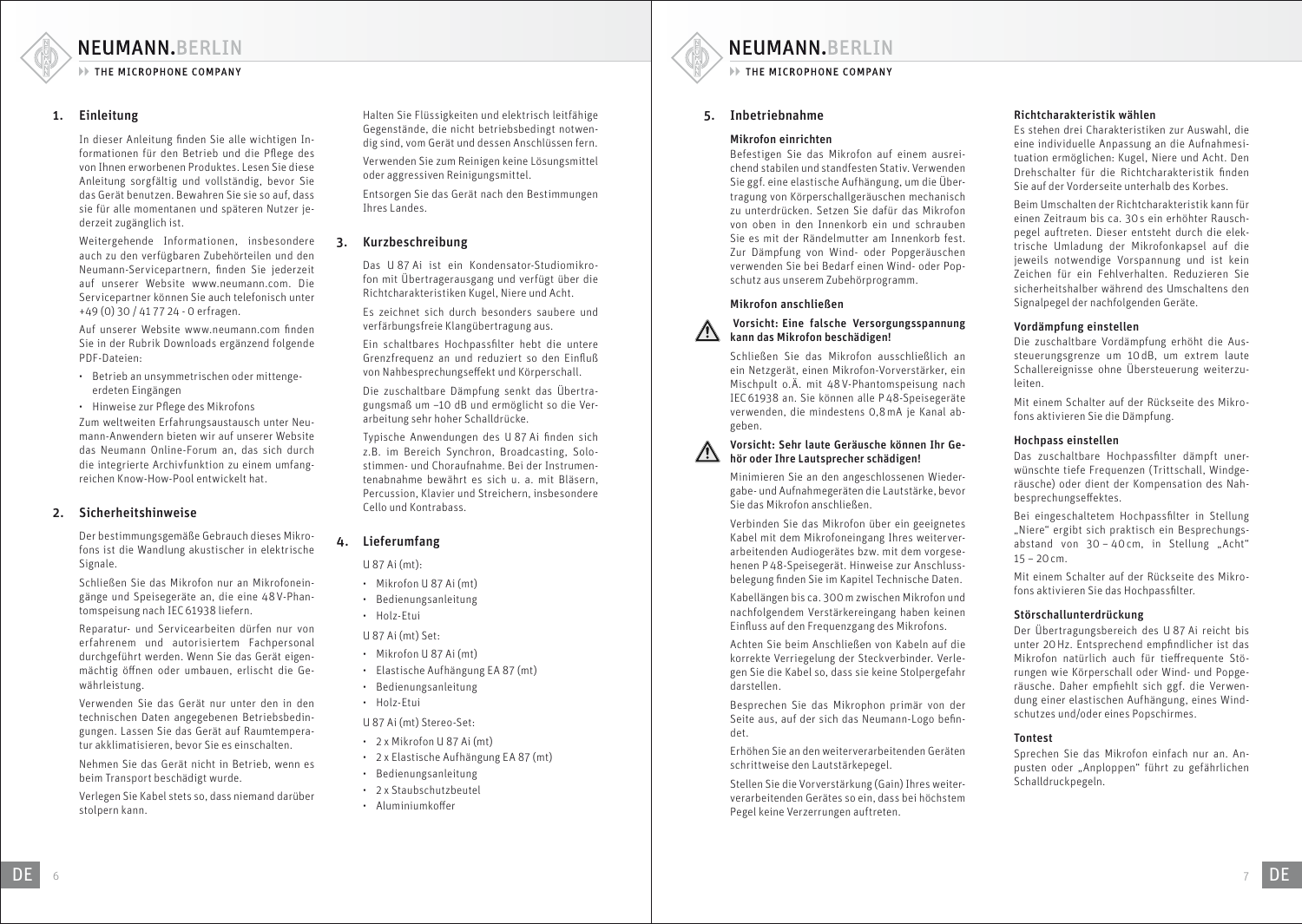**EXECUTE MICROPHONE COMPANY** 

# 6. Außerbetriebnahme und Aufbewahrung

Verringern Sie vor der Ausserbetriebnahme und Abziehen von Kabeln den Lautstärkepegel Ihres weiterverarbeitenden Gerätes.

Schalten Sie erst dann die Phantomspeisung aus. Trennen die Kabelverbindungen.

Ziehen Sie beim Lösen von Kabeln stets nur an den Steckverbindern und nicht am Kabel.

# 7. Fehlercheckliste

Mikrofone, die nicht im Einsatz sind, sollte man nicht auf dem Stativ einstauben lassen. Wird ein Mikrofon längere Zeit nicht verwendet, sollte es bei normalem Umgebungsklima staubgeschützt aufbewahrt werden. Verwenden Sie hierfür einen nicht fusselnden, luftdurchlässigen Staubschutzbeutel oder die Originalverpackung des Mikrofons.

| Fehler            | ▶ Mögliche Ursachen                                                                 | $\triangleright$ Abhilfe                                                                           |
|-------------------|-------------------------------------------------------------------------------------|----------------------------------------------------------------------------------------------------|
| Keine<br>Funktion | Phantom-Speisespannung am Mischpult<br>oder am Speisegerät nicht eingeschaltet.     | Überprüfen Sie die entsprechenden<br>Einstellungen auf dem Kanalzug.                               |
|                   | Das Speisegerät ist nicht mit dem Netz-<br>anschluss verbunden oder Batterie fehlt. | Überprüfen Sie Netzanschluss oder Batterie<br>des Speisegeräts.                                    |
| Keine Signal-     | Das Mikrofon ist nicht mit dem richtigen                                            | Überprüfen Sie den Signalweg.                                                                      |
| übertragung       | Mikrofonverstärker-Eingang des nach-fol-<br>genden Gerätes verbunden.               | Aktivieren Sie ggf. den entsprechenden<br>Eingang auf dem zugeordneten Kanalzug des<br>Mischpults. |
|                   |                                                                                     |                                                                                                    |

# 8. Technische Daten und Anschlussbelegungen

Zulässige klimatische Verhältnisse:<sup>1)</sup> Betriebstemperaturbereich..............0°C ... +70°C Lagerungstemperaturbereich ......−20°C ... +70°C Feuchtebereich.....0%…90% rel. hum. bei +20°C 0%…85% rel. hum. bei +60°C

|                      |                                         | Akustische ArbeitsweiseDruckgradienten- |
|----------------------|-----------------------------------------|-----------------------------------------|
|                      |                                         | empfänger                               |
|                      |                                         | Richtcharakteristik  Kugel/Niere/Acht   |
|                      |                                         | Ubertragungsbereich 20 Hz20 kHz         |
| Feldübertragungs-    |                                         |                                         |
|                      |                                         |                                         |
|                      |                                         |                                         |
|                      |                                         |                                         |
|                      | Geräuschpegelabstand <sup>3)</sup> ,    |                                         |
|                      |                                         |                                         |
|                      | Geräuschpegelabstand <sup>3)</sup> ,    |                                         |
|                      |                                         |                                         |
| Ersatzgeräuschpegel, |                                         |                                         |
|                      |                                         |                                         |
| Ersatzgeräuschpegel, |                                         |                                         |
|                      |                                         |                                         |
|                      | Grenzschalldruckpegel für <sup>5)</sup> |                                         |
|                      |                                         | k < 0,5% Klirrfaktor (Niere)  117 dB    |
|                      |                                         |                                         |
|                      |                                         |                                         |

| Max. Ausgangsspannung  - 6 dBu               |  |
|----------------------------------------------|--|
|                                              |  |
|                                              |  |
| Mindestbetriebszeit mit BS 48 i  ca. 20 Std. |  |
| Erforderlicher Steckverbinder  XLR3F         |  |
|                                              |  |
|                                              |  |
|                                              |  |

94dBSPL entspr. 1Pa = 10µbar 0dB entspr. 20µPa

NEUMANN, BERLIN

**EXAMPLE MICROPHONE COMPANY** 

Das Mikrofon besitzt einen symmetrischen Übertrager-Ausgang. Der 3-polige XLR-Steckverbinder weist folgende normgerechte Belegung auf:

Pin1: 0 V/Masse Pin 2: Modulation (+Phase) Pin 3: Modulation (–Phase) 9. Ausgewähltes Zubehör\* (Fotos im Anhang)

#### Elastische Aufhängung

EA 87 .......................sw...............Best.-Nr. 007297

#### Neigevorrichtung

MNV 87....................ni ................Best.-Nr. 006804

#### Halterung

### Popschutz

### Windschutz

WS 87 ......................sw...............Best.-Nr. 006753

## Batteriespeisegerät

|  | BS 48 i-2swBest.-Nr. 006496 |
|--|-----------------------------|

### Netzgerät

|  | N 248 EU sw Best.-Nr. 008537  |
|--|-------------------------------|
|  | N 248 US sw  Best.-Nr. 008538 |
|  | N 248 UK sw  Best.-Nr. 008539 |

### Verbindungskabel

|  | IC 3 mt (10 m)sw Best.-Nr. 006543          |
|--|--------------------------------------------|
|  | IC 4 (10 m)niBest.-Nr. 006547              |
|  | IC 31 mt (5 m)     sw     Best.-Nr. 006570 |

### Adapterkabel

| AC 22 (0.3 m) Best.-Nr. 006598 |
|--------------------------------|
|                                |
| AC 27 (0,3 m) Best.-Nr. 006602 |

Bedeutung der Farbcodierungen:  $ni = nickel$ , sw = schwarz

- 1) Alle Werte für nicht-kondensierende Feuchtigkeit. Die Werte gelten für saubere, gepflegte Mikrofone bzw. Mikrofonkapseln. Schmutzablagerungen jeglicher Art auf Kapseln oder Membranen können die genannten Werte einschränken.
- 2) bei 1 kHz an 1 kOhm Nennlastimpedanz.
- 3) bezogen auf 94dBSPL
- 4) nach IEC 60268-1;
- CCIR-Bewertung nach CCIR 468-3, Quasi-Spitzenwert; A-Bewertung nach IEC 61672-1, Effektivwert
- 5) Klirrfaktor des Mikrofonverstärkers bei einer Eingangsspannung, die der von der Kapsel beim entsprechenden Schalldruck abgegebenen Spannung entspricht.
- 6) Phantomspeisung (P48, IEC 61938).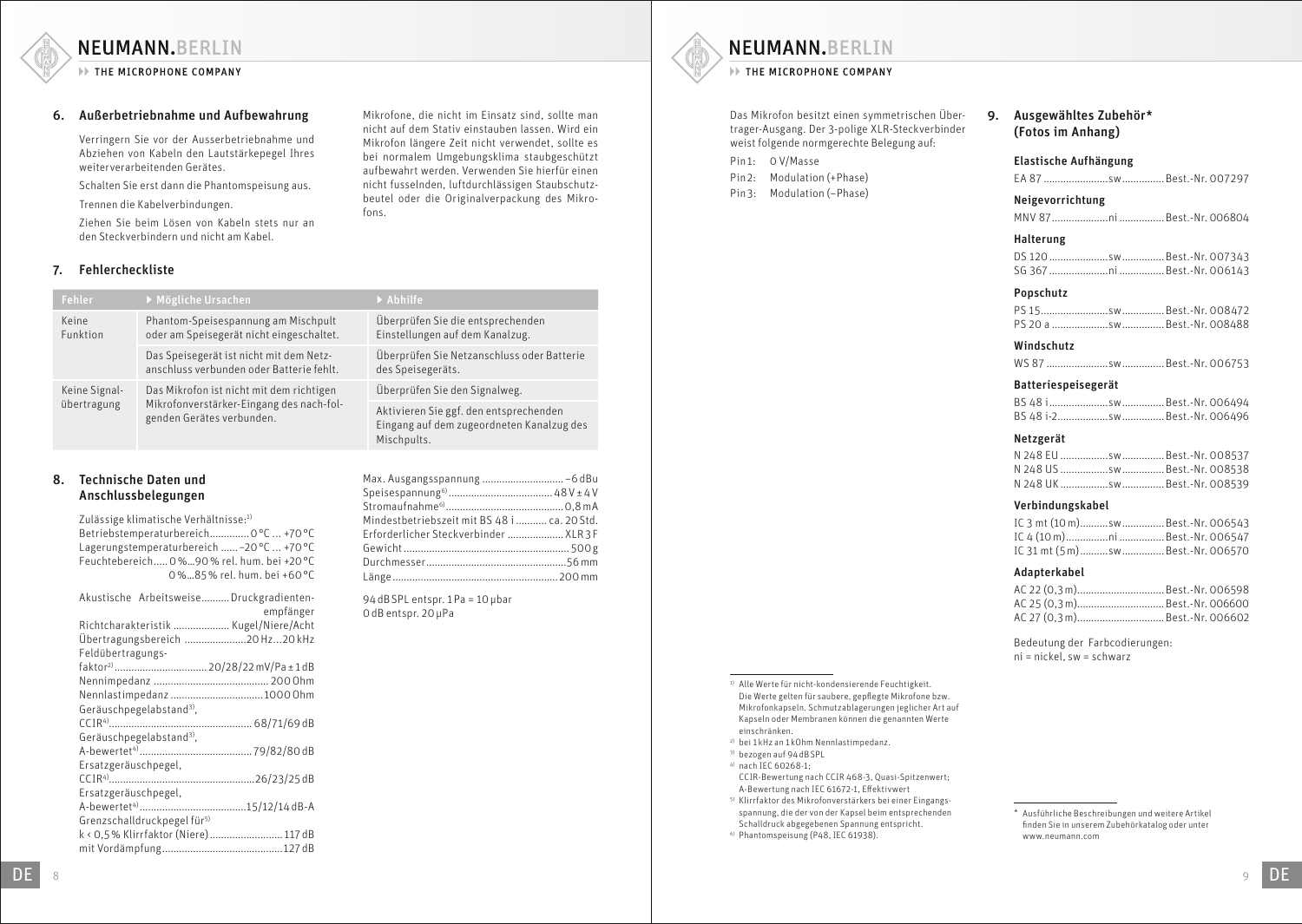# <span id="page-5-0"></span>1. Introduction

Ce manuel contient des informations indispensables à la bonne utilisation et au bon entretien du produit que vous avez acheté. Veuillez lire attentivement toutes les consignes avant d'utiliser l'appareil. Veuillez garder ce manuel dans un endroit où il sera accessible en permanence à tous les utilisateurs, présents et futurs.

Pour toute information complémentaire, notamment concernant les accessoires disponibles et le réseau de partenaires SAV de Neumann, consultez notre site Web: www.neumann.com. Pour connaître nos partenaires SAV, contactez-nous par téléphone au: +49 (0) 30 / 41 77 24 - 0.

Les fichiers associés suivants sont disponibles en format PDF dans la section Downloads (Téléchargements) de notre site Web www.neumann.com:

- Utilisation avec des entrées asymétriques ou dont le point central est mis à la masse
- Quelques remarques sur l'entretien des microphones

Le forum en ligne Neumann de notre site Web permet aux utilisateurs Neumann du monde entier de partager leurs expériences. Grâce à sa fonction d'archivage intégrée, le forum est devenu une base de connaissances très étendue.

# 2. Consignes de sécurité

Le microphone sert à convertir les signaux acoustiques en signaux électriques.

Raccordez le microphone uniquement à des entrées pour microphone et à des appareils qui fournissent une alimentation fantôme de 48V conforme à la norme CEI61938.

Les réparations et les révisions doivent être exclusivement effectuées par du personnel d'entretien expérimenté et agréé. Toute ouverture ou modification illicite de l'équipement annulera la garantie.

Utilisez l'équipement uniquement dans les conditions indiquées dans la section «Fiche technique». Laissez l'appareil atteindre la température ambiante avant de le mettre sous tension.

N'utilisez pas l'appareil s'il a été endommagé pendant son transport.

Faites toujours passer les câbles de manière à ce qu'ils ne présentent aucun risque de trébuchement.

Sauf s'ils sont nécessaires au fonctionnement, assurez-vous que les liquides et les objets FR 10 assurez-vous que les liquides et les objets . Mallette en aluminium and any modern de la construction de la construction de la construction de la construction de la construction de la construction de la construction

conducteurs d'électricité sont maintenus à une distance de sécurité de l'appareil et de ses connexions.

N'utilisez ni solvants ni produits nettoyants agressifs pour nettoyer l'appareil.

Eliminez l'appareil en conformité avec les réglementations en vigueur dans le pays d'utilisation.

# 3. Description sommaire

Le U 87 Ai est un microphone statique de studio dont la sortie s'effectue sur transformateur audio; il offre trois directivités, omnidirectionnelle, cardioïde et bidirectionnelle (Figure de 8).

Le microphone est caractérisé par une captation sonore d'une pureté exceptionnelle, dépourvue de coloration.

Un filtre passe-haut commutable fait passer la fréquence de coupure inférieure, réduisant ainsi l'influence des effets proches et des bruits de structure.

Le commutateur de pré-atténuation réduit la sensibilité du microphone de 10dB, ce qui lui permet d'accepter des niveaux de pression acoustique très élevés.

Le U 87 Ai est généralement utilisé pour le doublage, le broadcasting et l'enregistrement de solistes et de choeurs. Dans le domaine des enregistrements d'instruments, le U 87 Ai a prouvé ses capacités avec les instruments à vent, les percussions et les instruments à cordes, notamment le violoncelle et la contrebasse.

# 4. Equipement livré

U 87 Ai (mt):

- Microphone U 87 Ai (mt)
- Notice d'utilisation •
- Coffret en bois •

Set U 87 Ai (mt):

- Microphone U 87 Ai (mt)
- Suspension élastique EA 87 (mt)
- Notice d'utilisation •
- Coffret en bois •

Set stéréo U 87 Ai (mt):

- 2 microphones U 87 Ai (mt) •
- 2 suspensions élastiques EA 87 (mt) •
- Notice d'utilisation •
- 2 housses
- $10$  assumed votes of the intervals of the control of the Mallette en aluminium  $11$ Mallette en aluminium •

# NEUMANN, BERLIN

**EXAMPLE MICROPHONE COMPANY** 

# 5. Montage

#### Montage du microphone

Fixez le microphone sur un pied solide et stable. Utilisez une suspension élastique, si nécessaire, pour supprimer mécaniquement les bruits transmis par vibration solidienne. Dans ce cas, introduisez le microphone dans la cage intérieure de la suspension à partir du haut et fixez-le à la cage intérieure à l'aide de l'écrou fileté. Si nécessaire, utilisez une bonnette ou un écran anti-pop (voir dans notre gamme d'accessoires) pour supprimer les bruits d'air ou les plosives.

#### Raccordement du microphone



 Attention: Une tension d'alimentation incorrecte peut endommager le microphone!

Raccordez le microphone uniquement à un module d'alimentation, un préampli micro, une console de mixage ou tout autre appareil assurant une alimentation fantôme de 48V (P48), conformément à la norme CEI61938. N'importe quelle alimentation P48 fournissant au moins 0,8mA par canal peut être utilisée.



 Attention:Les bruits très forts peuvent endommager les hauts-parleurs ou votre audition!

Réduisez le volume d'écoute sur l'appareil de lecture et d'enregistrement connecté avant de raccorder le microphone.

A l'aide d'un câble adapté, raccordez le microphone à l'entrée microphone de l'appareil audio à utiliser pour traitement ultérieur ou au module d'alimentation P48 désigné. Les renseignements sur le brochage du connecteur se trouvent à la section «Fiche technique».

Des longueurs de câble allant jusqu'à environ 300m entre le microphone et l'entrée d'amplificateur aval n'ont aucun effet sur la réponse en fréquence du microphone.

Lors du raccordement des câbles, assurez-vous que les connecteurs sont correctement verrouillés. Acheminez les câbles de manière à ce qu'ils ne présentent aucun risque de trébuchement.

La microphone doit être placé de façon à ce que le logo Neumann se trouve en face de la source sonore.

Augmentez progressivement le gain de l'appareil connecté.

Réglez le gain de l'appareil connecté de manière à ce qu'il n'y ait pas de distorsion au plus haut niveau de pression acoustique.

# Sélection de la directivité

Le microphone possède trois directivités différentes, pour une meilleure adaptation aux différentes situations de prise de son: omnidirectionnelle, cardioïde et bidirectionnelle (Figure de 8). Le sélecteur rotatif de directivité est situé sur l'avant du microphone, en dessous de la grille.

Après modification de la directivité, il peut se produire une montée du niveau de bruit de fond, pendant une durée d'environ 30 secondes. Ce n'est pas le signe d'un mauvais fonctionnement mais la manifestation de la recharge électrique de la capsule du microphone à la tension de polarisation appropriée. A titre de précaution, réduisez le niveau de bruit de l'équipement connecté lorsque vous modifiez la directivité.

# Réglage de la pré-atténuation

La pré-atténuation commutable augmente le niveau maximal de pression sonore admissible de 10dB afin d'éviter toute surcharge lors de la transmission des signaux.

La pré-atténuation s'effectue au moyen d'un commutateur situé à l'arrière du microphone.

### Réglage du filtre passe-haut

Le filtre passe-haut commutable peut servir à supprimer les parasites dans les graves (par ex. ceux causés par les bruits d'impact ou le vent) ou à compenser l'effet de proximité.

Lorsque le filtre passe-haut est activé et que le microphone est réglé sur «cardioïde», ce dernier doit être à une distance de la source comprise entre 30cm et 40cm; pour la «figure en 8», la distance est comprise entre 15cm et 20cm.

Le filtre passe-haut est activé au moyen d'un commutateur situé à l'arrière du microphone.

#### Suppression des interférences parasites

La réponse en fréquence du U 87 Ai s'étend audessous de 20Hz. Le microphone est par conséquent sensible aux parasites dans les graves, comme ceux causés par les transmissions solidiennes, le vent ou les plosives. Selon la situation, l'utilisation d'une suspension élastique, d'une bonnette et/ou d'un écran anti-pop est donc recommandée.

# Test son

Parlez tout simplement dans le microphone. Ne soufflez pas dans le microphone et ne frappez pas sa grille, sous peine de provoquer des niveaux de pression acoustique dangereux.



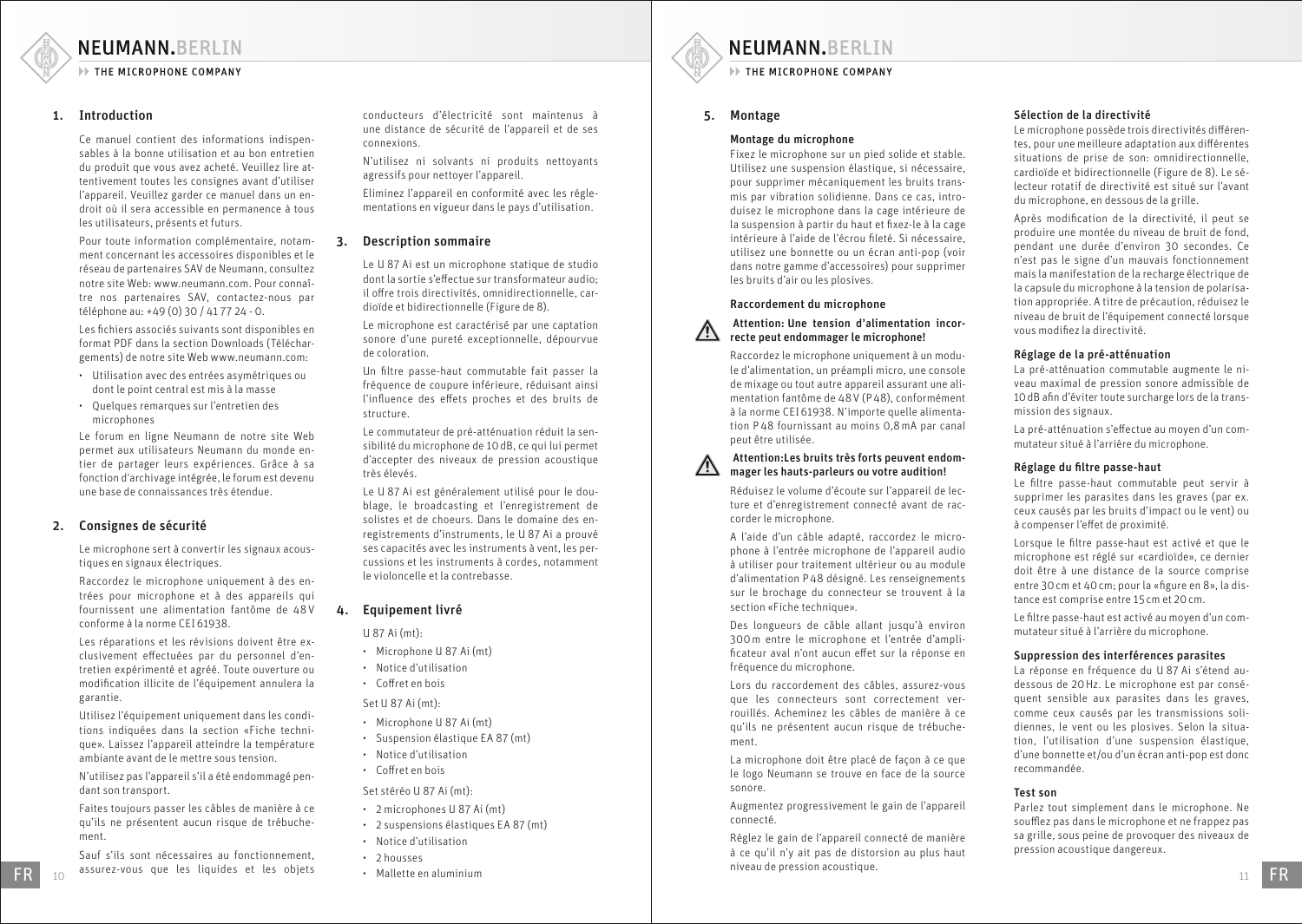**EXECUTE MICROPHONE COMPANY** 

# 6. Arrêt et stockage

Avant de mettre le microphone hors tension ou de débrancher les câbles, réduisez le volume de l'appareil connecté.

C'est seulement alors que vous pouvez mettre l'alimentation fantôme hors tension.

Débranchez les câbles.

Lorsque vous débranchez un câble, tirez uniquement sur le connecteur et pas sur le câble luimême.

# 7. Dépannage

Les microphones qui ne sont pas utilisés ne doivent pas rester sur leur pied et accumuler de la poussière. Un microphone non utilisé pendant une longue durée doit être rangé dans des conditions atmosphériques normales et doit être protégé de la poussière. A cet effet, utilisez une housse non pelucheuse, perméable à l'air, ou l'emballage d'origine du microphone.

| Problème                   | $\triangleright$ Causes possibles                                                                                            | $\triangleright$ Solution                                                                                       |
|----------------------------|------------------------------------------------------------------------------------------------------------------------------|-----------------------------------------------------------------------------------------------------------------|
| Microphone<br>hors service | La tension d'alimentation fantôme n'est pas<br>en service sur la console de mixage ou au<br>niveau du module d'alimentation. | Vérifiez les réglages de canal correspondant.                                                                   |
|                            | Le module d'alimentation n'est pas branché<br>à l'alimentation secteur ou il n'y a pas de<br>piles.                          | Vérifiez le raccordement à l'alimentation<br>secteur ou vérifiez l'état de la pile du module<br>d'alimentation. |
| Pas de                     | Le microphone n'est pas raccordé à la bonne                                                                                  | Vérifiez le chemin du signal.                                                                                   |
| transmission<br>du signal  | entrée de préampli micro sur l'appareil qui<br>suit.                                                                         | Si nécessaire, activez l'entrée appropriée<br>sur la voie correspondante de la console de<br>mixage.            |
|                            |                                                                                                                              |                                                                                                                 |

# 8. Fiche technique et brochage des connecteurs

| Conditions atmosphériques admissibles: <sup>1)</sup><br>Plage de la température<br>de fonctionnement  0°C  +70°C |
|------------------------------------------------------------------------------------------------------------------|
| Plage de la température                                                                                          |
|                                                                                                                  |
| Plage d'humidité Hum. rel. 0% - 90% à +20°C                                                                      |
| Hum. rel. 0% - 85% à +60°C                                                                                       |
| Principe de                                                                                                      |
| fonctionnement acoustique Transducteur à                                                                         |
| gradient de pression                                                                                             |
| DirectivitéOmnidirectionnelle,                                                                                   |
| cardioïde, figure de 8                                                                                           |
| Plage de fréquence20 Hz20 kHz                                                                                    |
| Sensibilité <sup>2)</sup> 20/28/22 mV/Pa ± 1 dB                                                                  |
| Impédance nominale 200 ohms                                                                                      |
| Impédance de charge nominale 1000 ohms                                                                           |
| Rapport signal-bruit <sup>3)</sup> ,                                                                             |
|                                                                                                                  |

Rapport signal-bruit<sup>3)</sup>, pondéré A4).......................................... 79/82/80dB Niveau de bruit équivalent, selon CCIR4)..........................................26/23/25dB Niveau de bruit équivalent, pondéré A4)........................................15/12/14dB-A Niveau SPL maximal pour5) THD inférieur à 0,5% (cardioïde) ................ 117dB avec pré-atténuateur.....................................127dB Tension de sortie maximale......................... –6dBu Tension d'alimentation $^{6)}$ .................................. 48V ± 4V Intensité consommée6) ................................0,8mA Durée de fonctionnement minimale avec BS 48 i ............................... environ 20heures Connecteur adaptable..................................XLR 3 F Poids................................................................ 500g Diamètre ........................................................56mm Longueur.....................................................200mm

SPL 94 dB équiv. à 1Pa = 10 µbar 0dB équiv. à 20µPa

# NEUMANN, BERLIN

**EXECUTE MICROPHONE COMPANY** 

Le microphone a une sortie équilibrée avec transformateur. Le connecteur XLR 3 points a le brochage standard suivant: Point 1: 0V/Terre

Point 2: Signal (phase+) Point 3: Signal (phase–)

# 9. Sélection d'accessoires\* (Photos en annexe)

#### Suspension élastique

EA 87 .......................nr..................Réf. cat.007297

#### Suspente d'auditorium

MNV 87....................ni ..................Réf. cat.006804

#### Support

#### Ecran anti-pop

#### Ecran anti-vent

WS 87 ......................nr..................Réf. cat.006753

#### Alimentation à pile

### Module d'alimentation

# Câble de branchement

|  | IC 3 mt (10 m)nrRéf. cat.006543 |
|--|---------------------------------|
|  |                                 |
|  | IC 31 mt (5 m)nrRéf. cat.006570 |

#### Câble adaptateur

| AC 22 (0,3 m)Réf. cat.006598 |  |
|------------------------------|--|
| AC 25 (0,3 m)Réf. cat.006600 |  |
| AC 27 (0,3 m)Réf. cat.006602 |  |

Légende des codes de couleur: ni = nickel, nr = noir

1) Toutes les valeurs correspondent à une humidité sans condensation. Les valeurs sont valables pour les microphones ou capsules de microphones propres et bien soignés, respectivement. Tout type de pollution des capsules et membranes peut restreindre lesdites valeurs.

- 2) à 1 kHz dans une impédance de charge nominale de 1 kohms.
- 3) au SPL de 94dB
- 4) selon IEC60268-1; Pondération CCIR selon CCIR468-3, valeur de quasi-crête ; Pondération A selon IEC 61672-1, valeur efficace
- $5$  Le THD du préampli micro intégré à une tension d'entrée<br>équivalent à la sortie de cansule au SPL spécifié
- $6$  Alimentation fantôme (P48, IEC 61938).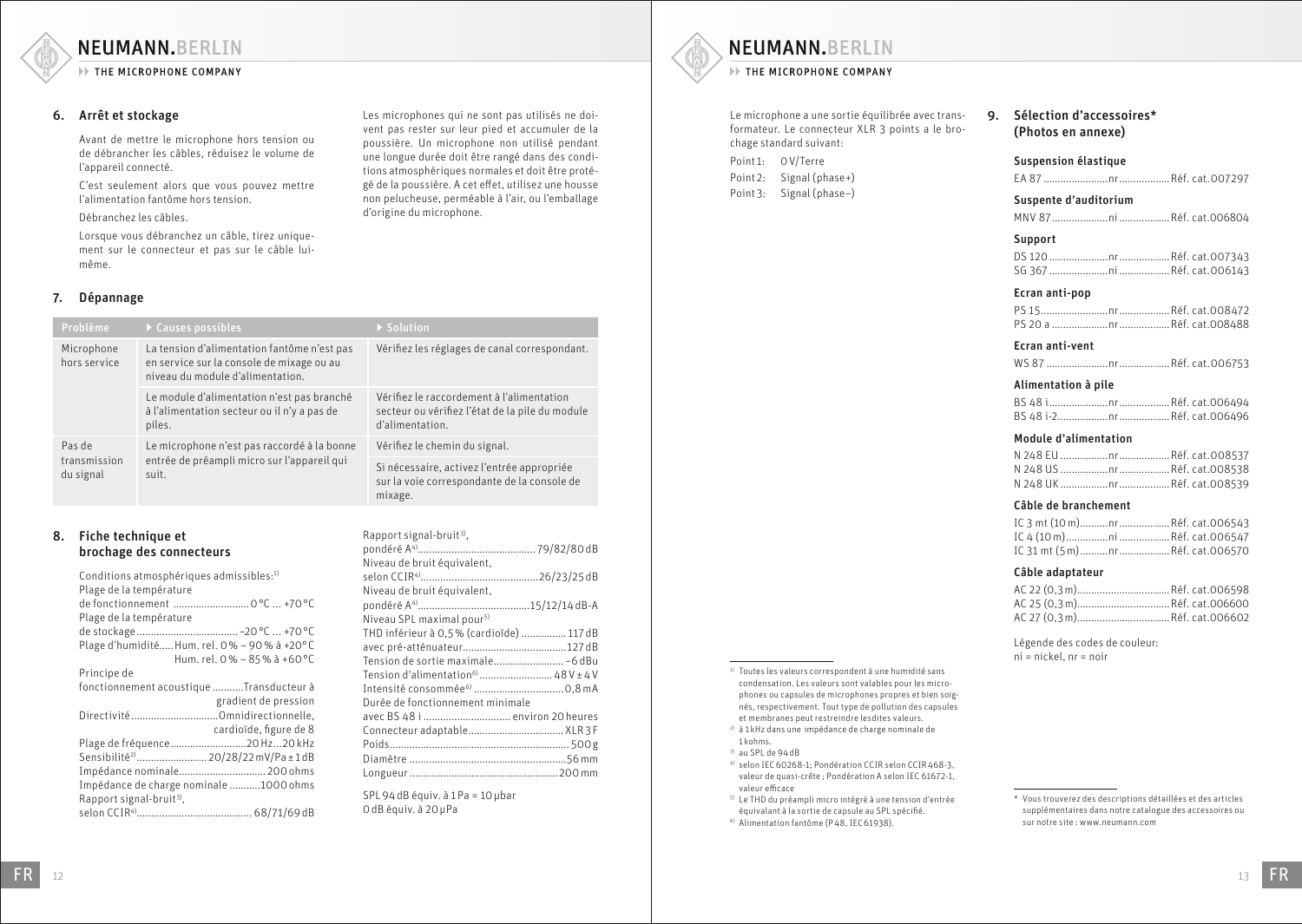# <span id="page-7-0"></span>THE MICROPHONE COMPANY

# 1. Introducción

Este manual contiene información fundamental para el funcionamiento y cuidado del producto que ha adquirido. Por favor, lea atentamente todas las instrucciones antes de usar el equipo y guarde siempre el manual en un lugar accesible para los actuales y futuros usuarios.

En nuestra página web: www.neumann.com, podrá encontrar información complementaria, en concreto toda la relacionada con los accesorios disponibles y los servicios que presta Neumann. También puede obtener información sobre los servicios que prestamos en el siguiente teléfono: +49 (0) 30 / 41 77 24 - 0.

Los siguientes archivos se encuentran disponibles en formato PDF en la sección de Descargas de nuestra página web www.neuman.com:

- Funcionamiento con entradas no balanceadas o por transformador con masa central.
- Algunas observaciones sobre el mantenimien-• to de micrófonos

El foro de Neumann de nuestra página web permite a los usuarios de Neumann compartir sus experiencias. A través de su función de archivo insertado, el foro se ha convertido en un espacio de intercambio de conocimientos.

# 2. Instrucciones de seguridad

El micrófono y la fuente de almentación que lo acompaña, tienen la función de convertir señales acústicas en señales eléctricas.

Conecte el micrófono sólo a entradas de micrófono y dispositivos que suministren una alimentación fantasma de 48V según IEC61938.

Las reparaciones y el mantenimiento han de realizarse únicamente por servicio técnico autorizado y con experiencia. La apertura o modificación no autorizada del producto podrían invalidar la garantía.

Utilice el equipo únicamente según las condiciones especificadas en la sección «Características técnicas» Deje que el equipo se adapte a la temperatura ambiente antes de encenderlo. No ponga el equipo en funcionamiento si ha sufrido algún daño durante su transporte.

Disponga los cables de modo que no exista ningún riesgo de tropezar con ellos.

Asegúrese de mantener líquidos y objetos conductores de electricidad a cierta distancia del equipo y sus conexiones, si no son necesarios para su funcionamiento.

No utilice disolventes ni limpiadores agresivos para su limpieza.

Deshágase del equipo según las normativas aplicables en su país.

# 3. Descripción breve

El U 87 Ai es un micrófono de condensador para estudio con salida por transformador y patrón omnidireccional, cardioide y figura de 8.

El micrófono presenta una captación de sonido excepcionalmente limpia y sin coloración.

El filtro paso alto conmutable puede cambiar su frecuencia de corte con lo que se atenúa el efecto proximidad y la captación de ruidos por transmisión estructural.

Die zuschaltbare Dämpfung senkt das Übertragungsmaß um –10 dB und ermöglicht so die Verarbeitung sehr hoher Schalldrücke.

Las aplicaciones del U 87 Ai incluyen las retransmisiones y las grabaciones de solistas y coros. Respecto a la grabación instrumental, el U 87 Ai ha demostrado ser un micrófono adecuado para instrumentos de viento, percusión, cuerda y, en particular, violonchelo y contrabajo.

# 4. Equipo suministrado

U 87 Ai (mt):

- Micrófono U 87 Ai (mt) •
- Manual de operación •
- Caja de madera •

U 87 Ai (mt) Set:

- Micrófono U 87 Ai (mt) •
- Suspensión elástica EA 87 •
- Manual de operación •
- Caja de madera •
- Set estéreo U 87 Ai (mt):
- 2 Micrófonos U 87 Ai (mt) •
- 2 suspensiones elásticas EA 87 •
- Manual de operación •
- 2 Tapas de protección •
- Maleta de aluminio •

# NEUMANN, BERLIN

**EXAMPLE MICROPHONE COMPANY** 

# 5. Instalación

#### Montaje del micrófono

Coloque el micrófono en una superficie sólida y estable. Si fuera necesario, utilice una suspensión elástica de nuestra gama de accesorios para evitar los ruidos estructurales. Para ello coloque el micrófono en el espacio interior, introduciéndolo desde arriba y fíjelo a esta mediante la tuerca roscada. Si fuera necesario, utilice una pantalla antipop de nuestra amplia gama de accesorios para evitar los ruidos de viento o de ambiente.

## Conexión del micrófono

puede ser utilizada.

#### Advertencia:¡Una tensión de alimentación incorrecta puede dañar el micrófono!

Conecte el micrófono solamente a una unidad de alimentación, a un preamplificador, a una mesa de mezclas o a cualquier otro equipo que tenga alimentación fantasma de 48V (P48), según IEC 61398. Cualquier fuente de alimentación P48 que suministre por los menos 0,8mA por canal,



 Advertencia:¡Los sonidos excesivamente altos pueden dañar su capacidad auditiva o los altavoces!

Baje el volumen del reproductor y del equipo de grabación conectados antes de conectar el micrófono.

Utilice un cable adecuado, conecte el micrófono a la entrada de micrófono del equipo de audio para poder hacerlo funcionar posteriormente o al equipo de alimentación P48 designado. Puede encontrar información relativa a la asignación de pines del conector en la sección de «Características técnicas».

La respuesta en frecuencia del micrófono no se ve afectada a no ser que la longitud del cable entre el micrófono y el correspondiente amplificador sea superior a los 300m.

Cuando conecte los cables asegúrese de que los conectores están correctamente bloqueados. Disponga los cables de modo que no exista ningún riesgo de tropezar con ellos.

El micrófono ha de colocarse por el lado en el que se distingue el logo de Neumann.

Aumente de forma gradual el volumen del equipo conectado.

Ajuste el incremento del equipo conectado de tal forma que no se produzca ninguna distorsión en el nivel de presión sonora más alto.

### Selección de las características direccionales

Hay tres características de directividad seleccionables que permiten adaptar el micrófono a las situaciones individuales de grabación: omnidireccional, cardioide y figura de 8. El selector giratorio de directividad está situado en la parte delantera del micrófono, debajo de la rejilla.

Cuando se modifican las características direccionales puede aumentar el nivel de ruido durante unos 30 segundos. Esto no indica un mal funcionamiento, pero el aumento se debe a la recarga eléctrica de la cápsula del micrófono hasta su correcta polarización. Tome las precauciones necesarias reduciendo el nivel de señal del equipo conectado cuando cambien las características direccionales.

#### Ajuste de preatenuación

La preatenuación seleccionable incrementa el nivel máximo de señal en 10dB para poder evitar saturación cuando se captan señales con niveles de presión sonora excesivamente altos.

La preatenuación se activa mediante un interruptor situado en la parte posterior del micrófono.

#### Ajuste del filtro paso alto

El filtro paso alto se puede utilizar para eliminar interferencias a baja frecuencia (es decir, las causadas por un sonido de un impacto o el ruido del viento) o para compensar el efecto proximidad.

Cuando el filtro paso alto está activado y el ajuste del micrófono está en «cardioide» se debe colocar el micrófono a una distancia de entre 30cm y 40 cm, mientras que para el ajuste en «figura de 8» la distancia debe ser de 15 cm a 20cm.

El filtro paso alto se activa mediante un botón giratorio situado en la parte posterior del micrófono.

# Eliminación de ruidos interferentes

La respuesta en frecuencia del U 87 Ai es inferior a 20Hz. El micrófono es consecuentemente sensible a las interferencias de baja frecuencia como los ruidos estructurales, de viento o ambientales. Según la localización, se recomienda el uso de una suspensión elástica y de una pantalla protectora.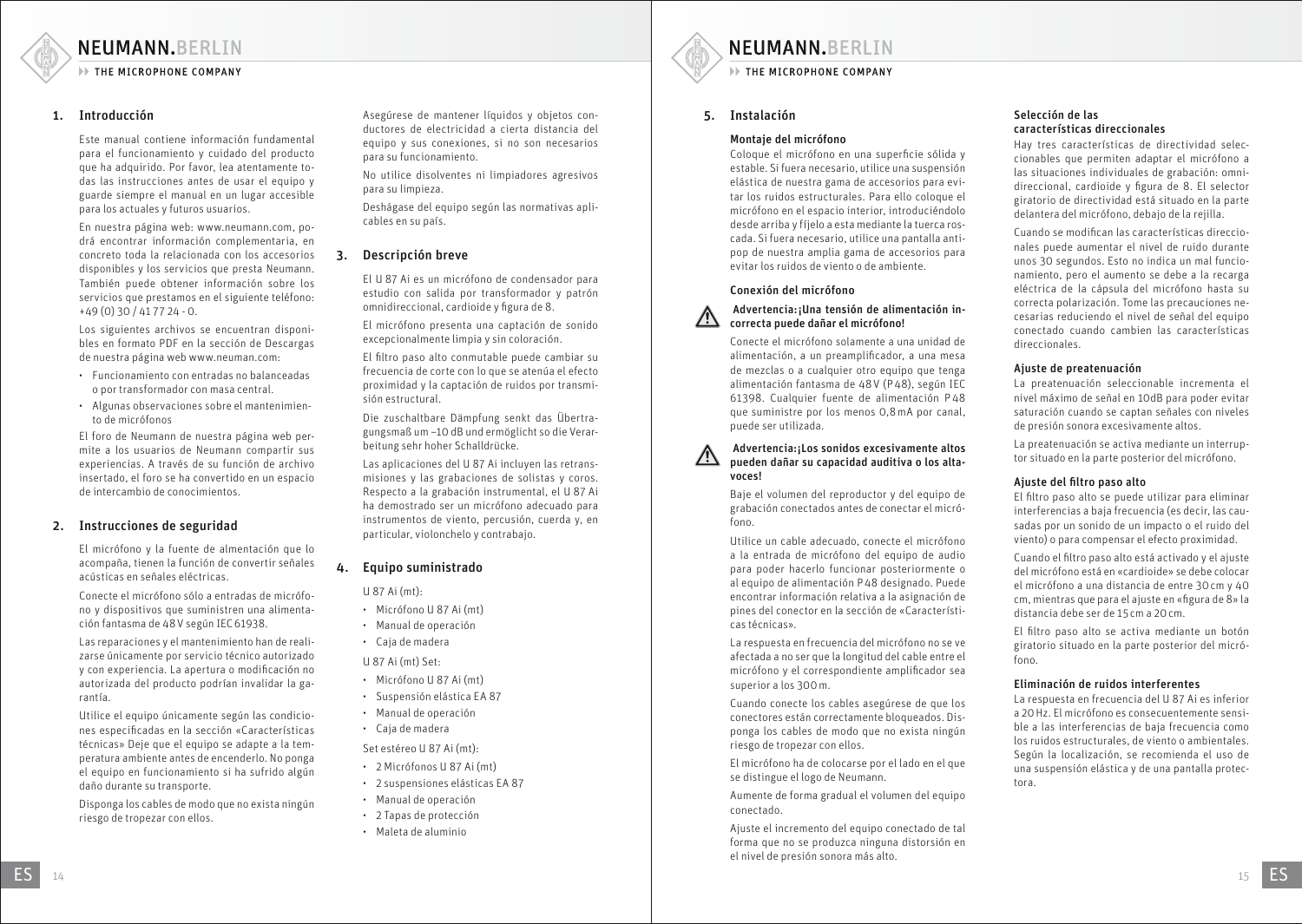

**EXAMPLE MICROPHONE COMPANY** 

### Prueba de sonido

Simplemente, hable delante del micrófono. No sople ni lo sujete para evitar el ruido, ya que puede provocar niveles peligrosos de presión sonora.

# 6. Apagado y almacenaje

Antes de apagar el micrófono o desconectar los cables, disminuya el volumen del equipo conectado.

Sólo entonces debe apagarse la alimentación fantasma.

Desconecte los cables.

# 7. Resolución de problemas

| Problema                          | ▶ Posibles causas                                                                                                | $\triangleright$ Solución                                                                               |
|-----------------------------------|------------------------------------------------------------------------------------------------------------------|---------------------------------------------------------------------------------------------------------|
| Micrófono no<br>operativo         | La alimentación fantasma no está activada<br>en la mesa de mezclas o en la fuente de<br>alimentación.            | Verifique la configuración corrrespondiente<br>de los canales.                                          |
|                                   | La fuente de alimentación no está conectada<br>a la línea eléctrica o no hay baterías.                           | Compruebe la conexión a la línea eléctrica<br>o verifique la batería de la fuente de alimen-<br>tación. |
| No hay<br>transmisión<br>de señal | El micrófono no está conectado a la entrada<br>correcta de preamplificador de micrófono<br>del equipo posterior. | Compruebe la trayectoria de las señales.                                                                |
|                                   |                                                                                                                  | Si es necesario, active la entrada adecuada<br>en el canal correspondiente de la mesa de<br>mezclas.    |

# 8. Datos técnicos y asignación de pines

| Condiciones atmosféricas adminisibles: 1)        | гч<br>Ni      |
|--------------------------------------------------|---------------|
| Rango de temperatura                             | C(            |
| de funcionamiento de O°C a +70°C                 | Ni            |
| Rango de temperatura                             | Po            |
| de almacenajede -20 °C a +70 °C                  | Ni            |
| Rango de humedadde 0 % a 90 %                    | Τŀ            |
| humedad relativa a +20 °C                        | de            |
| de 0 % a 85 %                                    | CO            |
| humedad relativa a +60°C                         | M.            |
| Principio de funcionamiento                      | Al            |
|                                                  | Сc            |
| gradiente de presión                             | Τi            |
| Diagrama polar Omni/cardioide/figura 8           | CO            |
| Rango de frecuencia de 20 Hz a 20 kHz            | Сc            |
| Sensitividad <sup>2)</sup> 20/28/22 mV/Pa ± 1 dB | Pe            |
| Impedancia nominal 200 ohmios                    | Di            |
| Impedancia de carga nominal 1000 ohmios          | Lс            |
| relación señal-a-ruido <sup>3)</sup> ,           | 94            |
|                                                  | $\sim$ $\sim$ |

Cuando desconecte un cable, tire siempre del conector y nunca del cable.

Los micrófonos que no se utilizan se deben guardar para que no acumulen polvo. Un micrófono que no se utiliza durante un periodo de tiempo prolongado, se debe guardar en condiciones atmosféricas normales y se ha de proteger del polvo. Para este fin, utilice una protección permeable al aire que no deje pelusa o el envoltorio original del micrófono.

| relación señal-a-ruido <sup>3)</sup> .          |  |
|-------------------------------------------------|--|
|                                                 |  |
| Nivel de ruido equivalente                      |  |
|                                                 |  |
| Nivel de ruido equivalente                      |  |
| Ponderación A <sup>4)</sup> 15/12/14dB-A        |  |
| Nivel de presión sonora máx. para <sup>5)</sup> |  |
| THD (distorsión armónica total) menor           |  |
|                                                 |  |
|                                                 |  |
|                                                 |  |
|                                                 |  |
| Consumo de alimentación <sup>6)</sup> 0,8 mA    |  |
| Tiempo de funcionamiento mínimo                 |  |
|                                                 |  |
| Conector correspondiente XLR3F                  |  |
|                                                 |  |
|                                                 |  |
|                                                 |  |
| 94 dB nivel de presión                          |  |

sonora equiv. a 1Pa = 10 ubar 0dB equiv. a 20µPa

NEUMANN, BERLIN

**EXAMPLE MICROPHONE COMPANY** 

El micrófono posee una salida sin transformador, balanceada. El conector de 3 pines XLR tiene la siguiente asignación de pin estándar:

Pin1: 0V/Masa Pin 2: Modulación (+fase) Pin 3: Modulación (–fase)

# 9. Accesorios seleccionados\* (fotos en el anexo)

#### Suspensión elástica

EA 87 ................ngr...........Nº de catálogo 007297

#### Soporte para el auditorio

MNV 87.............ni .............Nº de catálogo 006804

#### Soporte

| DS 120 ngr No de catálogo 007343 |  |  |
|----------------------------------|--|--|
| SG 367 ni  No de catálogo 006143 |  |  |

#### Antipop

| PS 15ngrNo de catálogo 008472      |  |  |
|------------------------------------|--|--|
| PS 20 a ngr  No de catálogo 008488 |  |  |

#### Pantalla deflectora

WS 87 ...............ngr...........Nº de catálogo 006753

#### Alimentación de la batería

| BS 48 ingrNo de catálogo 006494   |
|-----------------------------------|
| BS 48 i-2ngrNo de catálogo 006496 |

#### Alimentación

| N 248 EU ngr  Nº de catálogo 008537 |  |
|-------------------------------------|--|
| N 248 US ngr  No de catálogo 008538 |  |
| N 248 UK ngr  No de catálogo 008539 |  |

# Cable de conexión

IC 3 mt (10m)...ngr...........Nº de catálogo 006543 IC 4 (10m)........ni .............Nº de catálogo 006547 IC 31mt (5m) ...ngr...........Nº de catálogo 006570

### Cable adaptador

| AC 22 (0.3 m) Nº de catálogo 006598 |                                     |
|-------------------------------------|-------------------------------------|
| AC 25 (0.3 m) Nº de catálogo 006600 |                                     |
|                                     | AC 27 (0.3 m) No de catálogo 006602 |

Significado de los códigos de color: ni = níquel, ngr = negro

- 1) Todos los valores para humedad sin condensación. Estos valores son válidos para micrófonos o carcasas de micrófonos limpios y bien conservados. Las acumulaciones de suciedad de cualquier tipo en carcasas o
- membranas pueden limitar los valores mencionados.
- 2) a 1 kHz en 1 kohmio de impedancia de carga nominal. 3) re 94dB límite de presión sonora
- 4) conforme a IEC60268-1;
- Ponderación CCIR conforme a la cuasicresta CCIR-468-3; Ponderación A conforme a IEC61672-1, RMS
- 5) Distorsión armónica total del amplificador del micrófono a una tensión de entrada equivalente a la salida de la cápsula al nivel de presión sonora especificado. 6) Phantom power disponible (P48, IEC61938).
-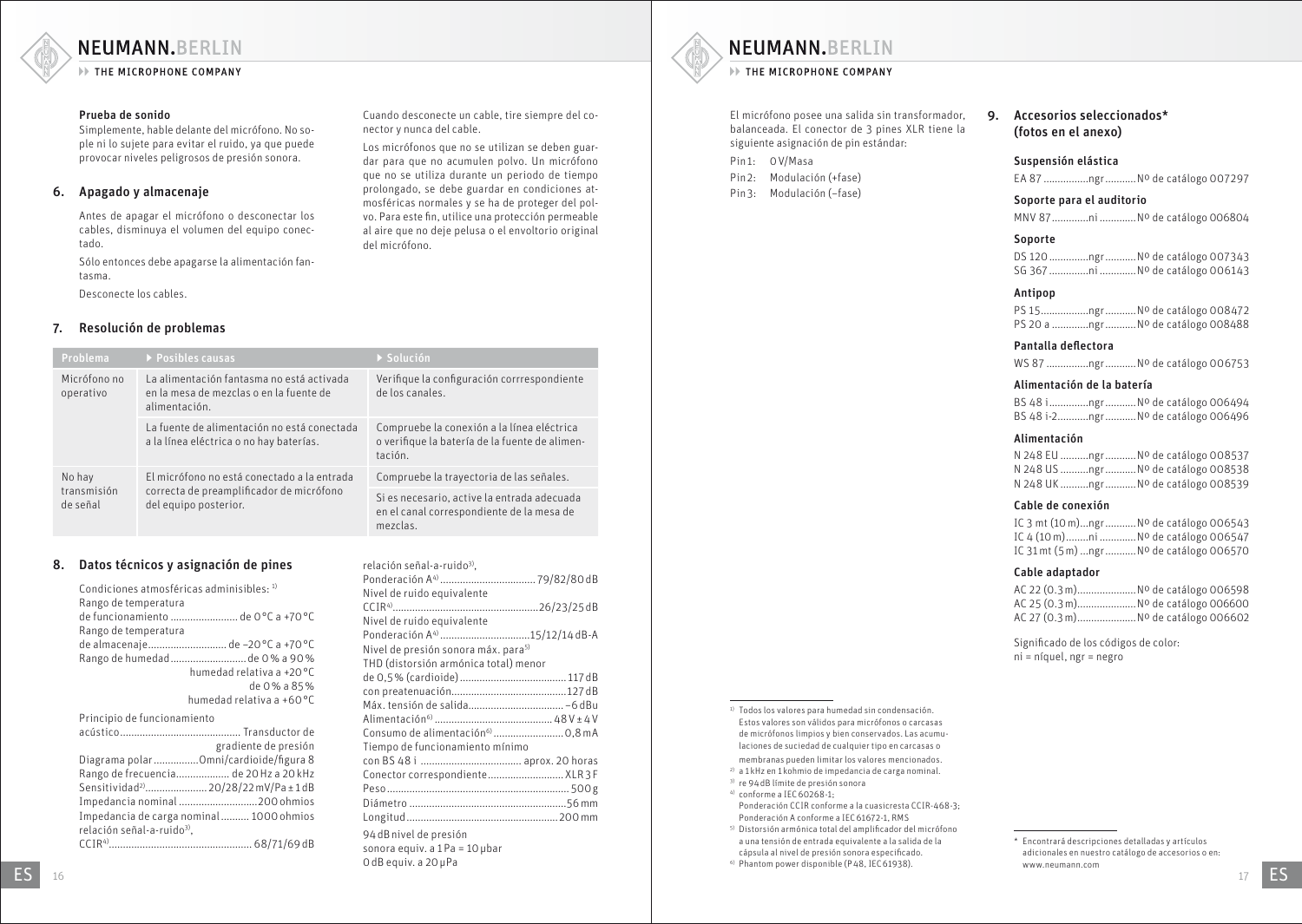<span id="page-9-0"></span>**EXAMPLE MICROPHONE COMPANY** 

# 1. Introdução

Neste manual encontrará todas as informações importantes relativas à utilização e manutenção do produto que adquiriu. Leia atentamente todo o manual antes de começar a utilizar o aparelho. Deverá guardá-lo num local acessível para si e para futuros utilizadores.

No nosso site www.neumann.com poderá encontrar mais informações, sobretudo sobre os acessórios disponíveis e os parceiros autorizados Neumann. Também poderá informar-se sobre os parceiros autorizados através do número de telefone +49 (0) 30 / 41 77 24 - 0.

Na secção de downloads no nosso site www.neumann.com poderá ainda obter os seguintes ficheiros PDF:

- Funcionamento em entradas não balanceadas ou centrais com ligação de terra
- Recomendações sobre a manutenção do microfone

Para permitir um intercâmbio de informações a nível mundial entre os utilizadores dos nossos produtos, criámos o fórum Neumann online que, graças ao seu sistema de arquivo integrado, já se transformou numa base de conhecimentos alargada.

# 2. Instruções de segurança

A finalidade deste microfone é a conversão de sinais acústicos em sinais eléctricos.

O microfone só deverá ser ligado a uma entrada de microfone e a unidades com uma alimentação fantasma de 48V, em conformidade com a norma IEC61938.

Os trabalhos de reparação e assistência deverão ser efectuados apenas por técnicos experientes e devidamente autorizados. A abertura ou modificação não autorizada do aparelho invalida a garantia.

O aparelho só deve ser utilizado sob as condições de funcionamento especificadas nos dados técnicos. Deixe o aparelho adaptar-se à temperatura ambiente antes de o ligar.

Não coloque o aparelho em funcionamento se este tiver sofrido danos durante o transporte.

Instale sempre os cabos de forma a ninguém tropeçar.

Mantenha o aparelho e as respectivas ligações afastados de líquidos e de objectos com condutibilidade eléctrica que não sejam necessários para o seu funcionamento.

Não utilize solventes ou produtos de limpeza agressivos.

Elimine o aparelho em conformidade com as normas vigentes no seu país.

# 3. Descrição breve

O U 87 Ai é um microfone de condensador para estúdio equipado com transformador de saída e padrão omnidireccional, cardióide e em figura de oito.

Este microfone distingue-se pela transmissão de som excepcionalmente limpa e sem coloração.

Um filtro passa-alto comutável aumenta a frequência-limite inferior, reduzindo assim os efeitos de proximidade e de ruídos de vibração.

Um comutador de pré-atenuação reduz a sensibilidade de transmissão em –10 dB, o que permite processar níveis de pressão sonora muito elevados.

Entre as aplicações convencionais do U 87 Ai incluem-se, por exemplo, a dobragem, difusão e gravação de voz a solo e coral. É especialmente adequado para gravação instrumental, por exemplo, de instrumentos de sopro, percussão, piano e cordas, sobretudo violoncelo e contrabaixo.

# 4. Acessórios incluídos

U 87 Ai (mt):

- Microfone U 87 Ai (mt) •
- Manual do utilizador •
- Estojo de madeira •

Conjunto U 87 Ai (mt):

- Microfone U 87 Ai (mt) •
- 
- Suspensão elástica EA 87 (mt)
- Manual do utilizador •
- Estojo de madeira •

Conjunto Estéreo U 87 Ai (mt):

- 2 x microfones U 87 Ai (mt) •
- 2 x suspensões elásticas EA 87 (mt) •
- Manual do utilizador •
- 2 x bolsas de protecção •
- Caixa de alumínio •

# NEUMANN, BERLIN

**EXAMPLE MICROPHONE COMPANY** 

# 5. Colocação em funcionamento

#### Montar o microfone

Fixe o microfone num suporte suficientemente sólido e estável. Se necessário, utilize uma suspensão elástica para suprimir mecanicamente a transmissão de ruídos de vibração. Para isso, coloque o microfone por cima dentro da grelha interna e aparafuse-o à grelha usando as porcas recartilhadas.

Para atenuar os ruídos de vento ou os sons envolventes, utilize, se necessário, um dispositivo de protecção disponível no nosso catálogo de acessórios.

#### Ligar o microfone



Cuidado: uma tensão de alimentação incorrecta pode danificar o microfone!

Ligue o microfone a uma unidade de alimentação, um pré-amplificador, uma mesa de mistura ou outro equipamento com uma alimentação fantasma de 48V, em conformidade com a norma IEC 61938. Poderá utilizar qualquer aparelho de alimentação P48 com uma corrente mínima de 0,8mA por canal.



# danificar o seu sistema auditivo ou os altifalantes!

Cuidado: os sons excessivamente altos podem

Reduza o som do equipamento de reprodução e gravação ligado antes de ligar o microfone.

Utilizando um cabo adequado, ligue o microfone à entrada correspondente do equipamento áudio que pretende utilizar e/ou ao aparelho de alimentação P48 previsto para o efeito. Poderá encontrar informações relativas à ocupação das ligações no capítulo "Dados técnicos".

A resposta de frequência é afectada apenas se o comprimento dos cabos entre o microfone e a entrada mais próxima do amplificador for superior a 300 metros.

Ao ligar os cabos, certifique-se de que as fichas de ligação estão devidamente bloqueadas. Instale o cabo de forma a ninguém tropeçar.

Utilize principalmente o lado do microfone onde está colocado o logótipo da Neumann.

Aumente gradualmente o volume de som dos aparelhos que pretende utilizar.

Ajuste a pré-amplificação (gain) destes aparelhos de forma a evitar distorções ao atingir o volume mais alto.

# Seleccionar o padrão direccional

Poderá optar entre três padrões que permitem adaptar o microfone a situações de gravação específicas: omnidireccional, cardióide e em figura de oito.

O interruptor rotativo para selecção do padrão direccional encontra-se na parte da frente do microfone, por baixo da grelha.

Ao modificar o padrão direccional, o nível de ruído poderá aumentar durante cerca de 30 segundos. Tal deve-se à transferência de carga eléctrica até à polarização necessária da cápsula do microfone, não indicando qualquer tipo de avaria. Como medida de precaução, reduza o nível do sinal dos aparelhos subsequentes quando modificar o padrão direccional.

# Ajustar a pré-atenuação

A pré-atenuação comutável aumenta o nível máximo do sinal em 10dB de forma a evitar sobrecargas durante a transmissão de sinais com níveis de pressão sonora extremamente elevados.

A pré-atenuação é activada através de um interruptor na parte de trás do microfone.

#### Ajustar o filtro passa-alto

O filtro passa-alto comutável pode suprimir sons de baixa frequência indesejados (sons de impacto, ruídos de vento) ou compensar o efeito de proximidade.

Com o filtro passa-alto activado, o microfone deve ser colocado a uma distância de 30 – 40cm no padrão "cardióide" e de 15 – 20cm no padrão "em figura de oito".

O filtro passa-alto é activado através de um interruptor na parte de trás do microfone.

# Eliminar interferências de ruído

A gama de frequência do U 87 Ai é inferior a 20Hz. Como tal, o microfone é mais sensível a interferências de baixa frequência como ruídos de vibração, vento e sons envolventes. Recomendamos, se necessário, a utilização de uma suspensão elástica e de um dispositivo de protecção contra vento e ruídos.

#### Teste de som

Fale normalmente para o microfone. Não sopre nem bata com os dedos no microfone, uma vez que pode provocar níveis de pressão sonora perigosos.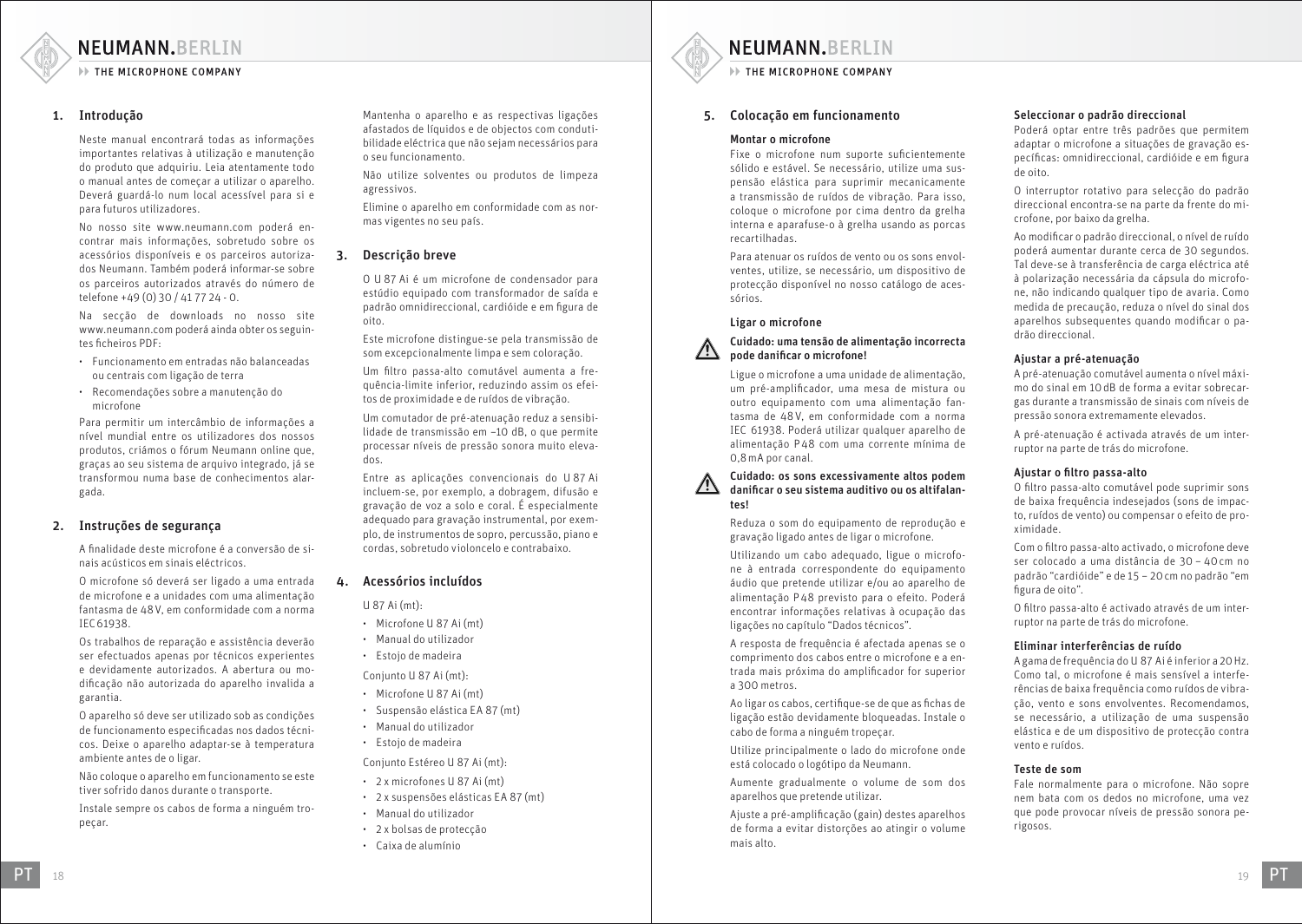

**EXECUTE MICROPHONE COMPANY** 

# 6. Colocação fora de serviço e armazenamento

Baixe o volume dos aparelhos ligados antes de apagar o microfone ou desligar os cabos.

Só depois deverá desligar a alimentação fantasma.

Desligue os cabos.

Para desligar os cabos, puxe sempre pela ficha e não pelo cabo.

# 7. Resolução de problemas

**Problema** ▶ Possíveis causas **▶ Possíveis causas** O microfone não funciona Mesa de mistura ou unidade de alimentação sem tensão fantasma. Verifique as configurações correspondentes na faixa de canal. A unidade de alimentação não está ligada à corrente eléctrica ou a bateria não funciona. Verifique a ligação à corrente eléctrica ou a bateria da unidade de alimentação. Os sinais não são transmitidos O microfone não foi ligado à entrada correcta do amplificador do aparelho subsequente. Verifique a trajectória dos sinais. Se necessário, active a entrada correspondente na faixa de canal atribuída na mesa de mistura.

# 8. Dados técnicos e ocupação das ligações

| Relações climáticas autorizadas <sup>1)</sup><br>Gama de temperatura operacional  O °C  +70 °C<br>Gama de temperatura<br>de armazenamento - 20 ° C  +70 ° C<br>Gama de humidade 0% - 90% hum. rel.<br>$a + 20^{\circ}$ C.<br>0 % – 85 % hum. rel.<br>$a + 60^{\circ}$ C |
|-------------------------------------------------------------------------------------------------------------------------------------------------------------------------------------------------------------------------------------------------------------------------|
| Modo de                                                                                                                                                                                                                                                                 |
| funcionamento acústico  Receptor do                                                                                                                                                                                                                                     |
| gradiente de pressão                                                                                                                                                                                                                                                    |
| Padrão direccional omnidireccional/                                                                                                                                                                                                                                     |
| cardióide/figura de oito                                                                                                                                                                                                                                                |
| Gama de transmissão 20 Hz20 kHz                                                                                                                                                                                                                                         |
| Factor de transmissão                                                                                                                                                                                                                                                   |
|                                                                                                                                                                                                                                                                         |
| Impedância nominal  2000hm                                                                                                                                                                                                                                              |
| Impedância da carga nominal 1000 Ohm                                                                                                                                                                                                                                    |
| Intervalo do nível de ruído <sup>3)</sup> .                                                                                                                                                                                                                             |
|                                                                                                                                                                                                                                                                         |

A avaliado4) ......................................... 79/82/80dB

Intervalo do nível de ruído<sup>3)</sup>,

Os microfones que não estiverem a ser utilizados devem ser guardados para não acumularem pó. Se um microfone não for utilizado durante períodos prolongados, deverá ser guardado num local sem pó e a uma temperatura ambiente normal. Use uma bolsa de protecção permeável que não largue pêlo ou a embalagem original do microfone.

Nível de ruído complementar,

Nível de ruído complementar,

Tempo mínimo de

0dB corresp. a 20µPa

CCIR4)....................................................26/23/25dB

A avaliado4) .......................................15/12/14dB-A Nível de pressão acústica limite para<sup>5)</sup> k < 0,5% factor de distorção (cardióide)..... 117dB com amortecimento prévio ..........................127dB Tensão máx. de saída ................................... –6dBu Tensão de alimentação<sup>6)</sup> ................................ 48V ± 4V Consumo de energia6)...................................0,8mA

funcionamento com BS 48 i ............... ca. 20horas Conector necessário ....................................XLR 3 F Peso................................................................. 500g Diâmetro ....................................................... 56mm Comprimento..............................................200mm

94dBSPL corresp. a 1Pa = 10µbar

NEUMANN, BERLIN

**EXECUTE MICROPHONE COMPANY** 

O microfone dispõe de uma saída balanceada com transformador. A ficha XLR de 3 pinos apresenta a seguinte ocupação padrão:

Pino1: 0V/massa Pino 2: Modulação (fase+) Pino 3: Modulação (fase–)

# 9. Acessórios seleccionados\* (fotos em anexo)

#### Suspensão elástica

EA 87 ................pr.............. Nº de encom. 007297

#### Dispositivo de inclinação

MNV 87.............ni .............. Nº de encom. 006804

#### Suporte

| DS 120 pr  Nº de encom. 007343 |  |  |
|--------------------------------|--|--|
| SG 367 ni  Nº de encom. 006143 |  |  |

### Protecção instantânea

| PS 15pr Nº de encom. 008472     |  |  |
|---------------------------------|--|--|
| PS 20 a pr  Nº de encom. 008488 |  |  |

#### Pára-brisas

WS87................pr.............. Nº de encom. 006753

#### Unidade de conservação da bateria

| BS 48 ipr Nº de encom. 006494   |  |
|---------------------------------|--|
| BS 48 i-2pr Nº de encom. 006496 |  |

#### Unidade de alimentação

|  |  | N 248 EU pr  Nº de encom. 008537 |  |
|--|--|----------------------------------|--|
|  |  | N 248 US pr  Nº de encom. 008538 |  |
|  |  | N 248 UK pr  Nº de encom. 008539 |  |

# Cabo de ligação

IC 3 mt (10m)...pr.............. Nº de encom. 006543 IC 4 (10m)........ni .............. Nº de encom. 006547 IC 31 mt (5m)...pr.............. Nº de encom. 006570

#### Cabo do adaptador

| AC 22 (0.3 m) Nº de encom. 006598 |  |
|-----------------------------------|--|
| AC 25 (0.3 m) Nº de encom. 006600 |  |
| AC 27 (0.3 m) Nº de encom. 006602 |  |

Significado dos códigos de cores: ni = níquel, pr = preto

1) Todos os valores para humidade não condensada. Os valores são válidos para microfones e cápsulas limpos e cuidados. Quaisquer resíduos de sujidade nas cápsulas ou nas membranas podem restringir os valores determinados.

- 2) a 1 kHz com 1 kOhm impedância da carga nominal.
- 3) relativamente a 94dBSPL
- 4) de acordo com a norma IEC 60268-1; Avaliação CCIR de acordo com CCIR 468-3, valor quase limite; Avaliação A de acordo com a norma IEC 61672-1, valor efectivo
- 5) Factor de distorção do amplificador do microfone com uma tensão de entrada que corresponde à tensão indicada na cápsula com a respectiva pressão acústica.
- 6) Tensão fantasma (P48, IEC 61938).

20 and the contract of the contract of the contract of the contract of the contract of the contract of the contract of the contract of the contract of the contract of the contract of the contract of the contract of the con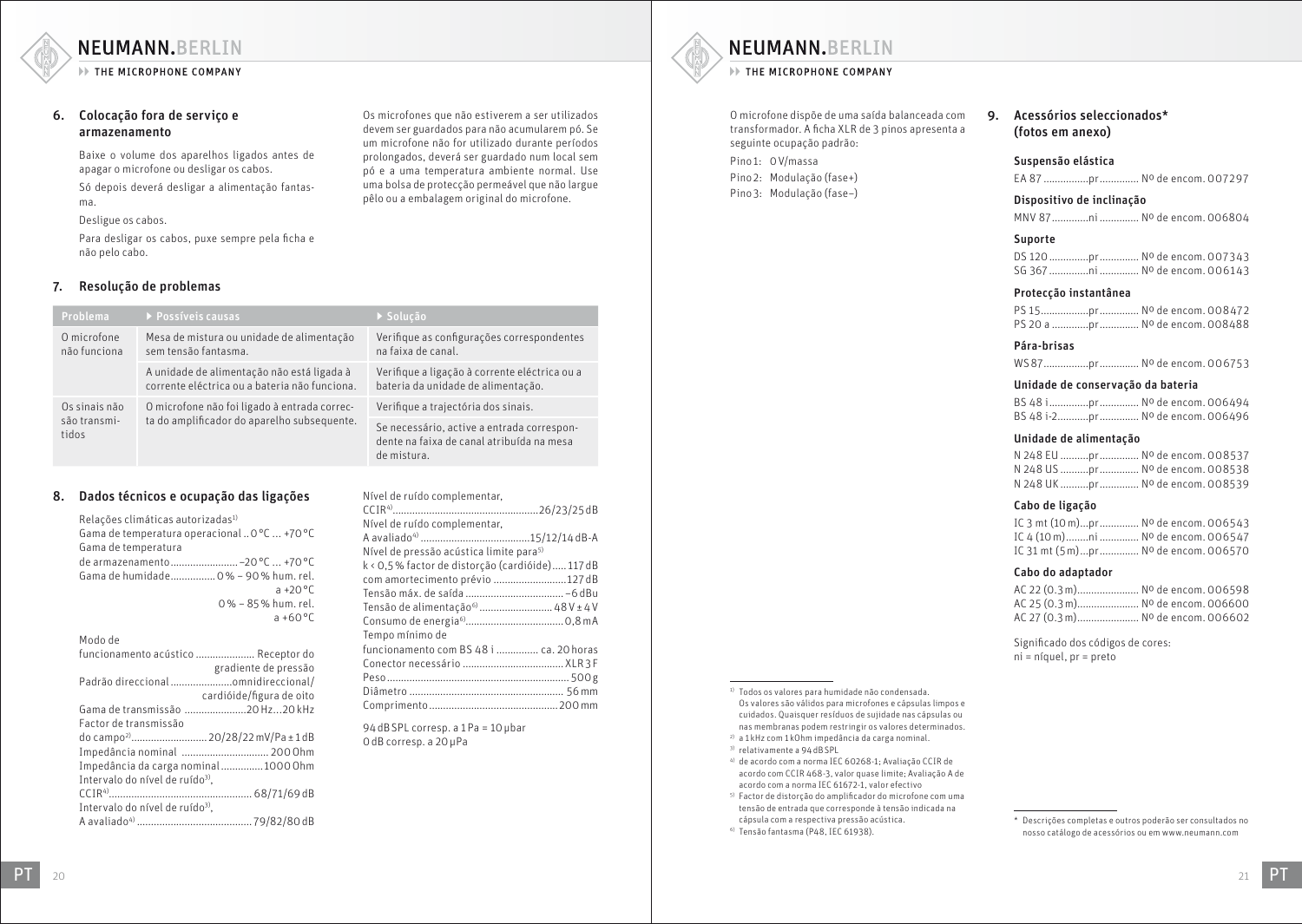<span id="page-11-0"></span>**EXAMPLE MICROPHONE COMPANY** 

# 1. Inleiding

In deze handleiding vindt u alle belangrijke informatie voor het gebruik en onderhoud van het product dat u hebt aangeschaft. Lees deze handleiding zorgvuldig en volledig door voordat u het apparaat gaat gebruiken. Bewaar de handleiding altijd op een gemakkelijk toegankelijke plaats voor andere gebruikers.

Meer informatie, in het bijzonder over de beschikbare accessoireonderdelen en de Neumannservicepartners, kunt u altijd terugvinden op onze website www.neumann.com. De servicepartners kunt u ook telefonisch opvragen onder +49 (0) 30 / 41 77 24 - 0.

Op onze website www.neumann.com vindt u de rubriek Downloads met de volgende PDF-bestanden ter aanvullende informatie:

- Gebruik van niet-symmetrische of in het mid-• den geaarde ingangen
- Tips voor het onderhoud van de microfoon Voor de wereldwijde uitwisseling van ervaringen onder Neumann-gebruikers bieden wij op onze website het Neumann Online-Forum aan dat dankzij de geïntegreerde archieffunctie is uitgegroeid tot een omvangrijke pool van kennis.

# 2. Veiligheidsvoorschriften

Het doelgerichte gebruik van deze microfoon is de omzetting van akoestische signalen in elektrische signalen.

Sluit de microfoon alleen aan op microfooningangen en voedingsapparaten die een 48V-fantoomvoeding conform IEC61938 leveren.

Reparatie- en servicewerkzaamheden mogen alleen worden uitgevoerd door ervaren en opgeleid personeel. Wanneer u het apparaat zelfstandig openmaakt of aanpast, dan vervalt de garantie.

Gebruik het apparaat alleen onder de in de technische gegevens aangegeven bedrijfsomstandigheden. Laat het apparaat op kamertemperatuur komen voordat u het inschakelt.

Neem het apparaat niet in bedrijf wanneer het bij het transport beschadigd is geraakt.

Plaats kabels altijd zodanig dat niemand erover kan struikelen.

Houd vloeistoffen en elektrisch geleidende voorwerpen die niet voor het gebruik nodig zijn, verwijderd van het apparaat en de aansluitingen.

Gebruik voor het schoonmaken geen oplosmiddelen of agressieve schoonmaakmiddelen.

Breng het apparaat naar het geschikte afvalverzamelpunt volgens de voorschriften van uw regio.

# 3. Verkorte beschrijving

De U 87 Ai is een condensator-studiomicrofoon met overdrachtsuitgang en beschikt over de richtkarakteristieken kogel, nier en acht.

Hij wordt gekenmerkt door uitermate zuivere en verkleuringsvrije klankoverdracht.

Een schakelbare high-pass-filter verhoogt de onderste grensfrequentie en reduceert zo de invloed van effecten van bespreking van dichtbij en mechanische trillingen.

Een/de aansluitbare demping, verlaagt de overdrachtsmaat met 10dB en maakt zo de verwerking van zeer hoge geluidsdrukken mogelijk.

Typische toepassingen van de U 87 Ai liggen bijv. binnen het bereik synchroon, broadcasting, solostemmen en kooropname. Bij de instrumentopname bewijst hij zich o.a. met blaasinstrumenten, percussie, piano en strijkers, vooral cello en contrabas.

# 4. Leveringsomvang

U 87 Ai (mt):

- Microfoon U 87 Ai (mt), •
- Gebruiksaanwijzing •
- Houten etui
- U 87 Ai (mt) set:
- Microfoon U 87 Ai (mt) •
- Elastische ophanging EA 87 (mt)
- Gebruiksaanwijzing •
- Houten etui

# U 87 Ai (mt) stereoset:

- 2 x Microfoon U 87 Ai (mt), •
- 2 x Elastische ophanging EA 87 (mt) •
- Gebruiksaanwijzing •
- 2 x Stofzak •
- Aluminiumkoffer •

# NEUMANN, BERLIN

**EXAMPLE MICROPHONE COMPANY** 

# 5. Inbedrijfstelling

# Microfoon afstellen

Bevestig de microfoon op een stabiel en stevig statief. Gebruik eventueel een elastische ophanging om de overdracht van geluiden door mechanische trillingen mechanisch te onderdrukken. Plaats daarvoor de microfoon bovenlangs in de binnenschacht en schroef deze met de kartelmoer vast in deze binnenschacht.

Voor de demping van wind- of popgeluiden gebruikt u, indien nodig een wind- of popscherm uit ons accessoireprogramma.

# Microfoon aansluiten

# Voorzichtig: Een verkeerde voedingsspanning kan de microfoon beschadigen!

Sluit de microfoon alleen aan op een transformator, een voorversterker voor microfoon, een mengpaneel, o.i.d., met een 48V-fantoomvoeding conform IEC61938. U kunt alle P48-voedingsapparaten gebruiken die minimaal 0,8mA per kanaal afgeven.



# Voorzichtig: Zeer harde geluiden kunnen uw gehoor of uw luidspreker beschadigen!

Op de aangesloten weergave- en opnameapparaten minimaliseert u de geluidssterkte, voordat u de microfoon aansluit.

Verbind de microfoon met een geschikte kabel met een microfooningang van uw volgende-audioapparaat en/of met het voorziene P48-voedingsapparaat. Tips voor de manier van aansluiten vindt u in het hoofdstuk Technische gegevens.

Kabellengtes tot ca. 300m tussen microfoon en de aangesloten versterkeringang hebben geen invloed op de frequentiekarakteristiek van de microfoon.

Let er bij het aansluiten van kabels op dat de aansluitstekker correct wordt vastgezet. Plaats de kabels zodanig dat er niemand over kan struikelen.

Spreek primair in de microfoon aan de kant waarop het Neumann-logo staat.

Verhoog op de vervolgapparaten geleidelijk het geluidsniveau.

Stel de voorversterking (gain) van uw vervolgapparaten zo in dat er bij het hoogste niveau geen vervormingen optreden.

### Richtkarakteristiek selecteren

Er bestaan drie karakteristieken waarmee een individuele aanpassing aan de opnamesituatie mogelijk is: Kogel, nier en figuur acht. De draaischakelaar voor de richtkarakteristiek vindt u aan de voorkant, onder de korf.

Bij het omschakelen van de richtkarakteristiek kan tijdens een periode van max. ca. 30sec een verhoogd geluidsniveau optreden. Dit ontstaat door de elektrische overschakeling van de microfooncapsule op de dan nodige voorspanning en is geen teken voor storing. Reduceer voor de zekerheid tijdens het omschakelen het signaalniveau de aangesloten apparaten.

#### Voordemping instellen

De aansluitbare voordemping verhoogt de modulatiegrens met 10dB om extreem luide geluidsresultaten zonder overmodulatie door te sturen.

Met een schakelaar aan de achterkant van de microfoon activeert u de demping.

# High-pass instellen

De aansluitbare high-pass-filter dempt ongewenste, diepe frequenties (loopgeluiden, windgeruis) of dient ter compensatie van de effecten van bespreking van dichtbij.

Bij een ingeschakelde high-pass-filter in de stand 'Nieren' krijgt u praktisch een besprekingsafstand van 30 – 40 cm, in stand  $\pi$ Acht' 15 – 20 cm.

Met een schakelaar aan de achterkant van de microfoon activeert u de high-pass-filter.

# Onderdrukking storingsgeluid

Het overdrachtbereik van de U 87 Ai gaat tot onder 20Hz. Net zo gevoelig is de microfoon natuurlijk ook voor diepfrequente storingen zoals mechanische trillingen of wind- en popgeluiden. Daarom is het aanbevelenswaardig evt. een elastische ophanging te gebruiken, een wind- en/of popscherm.

#### Toontest

Spreek eenvoudigweg in de microfoon. Blazen of ploppen leidt tot gevaarlijke geluidsdrukniveaus.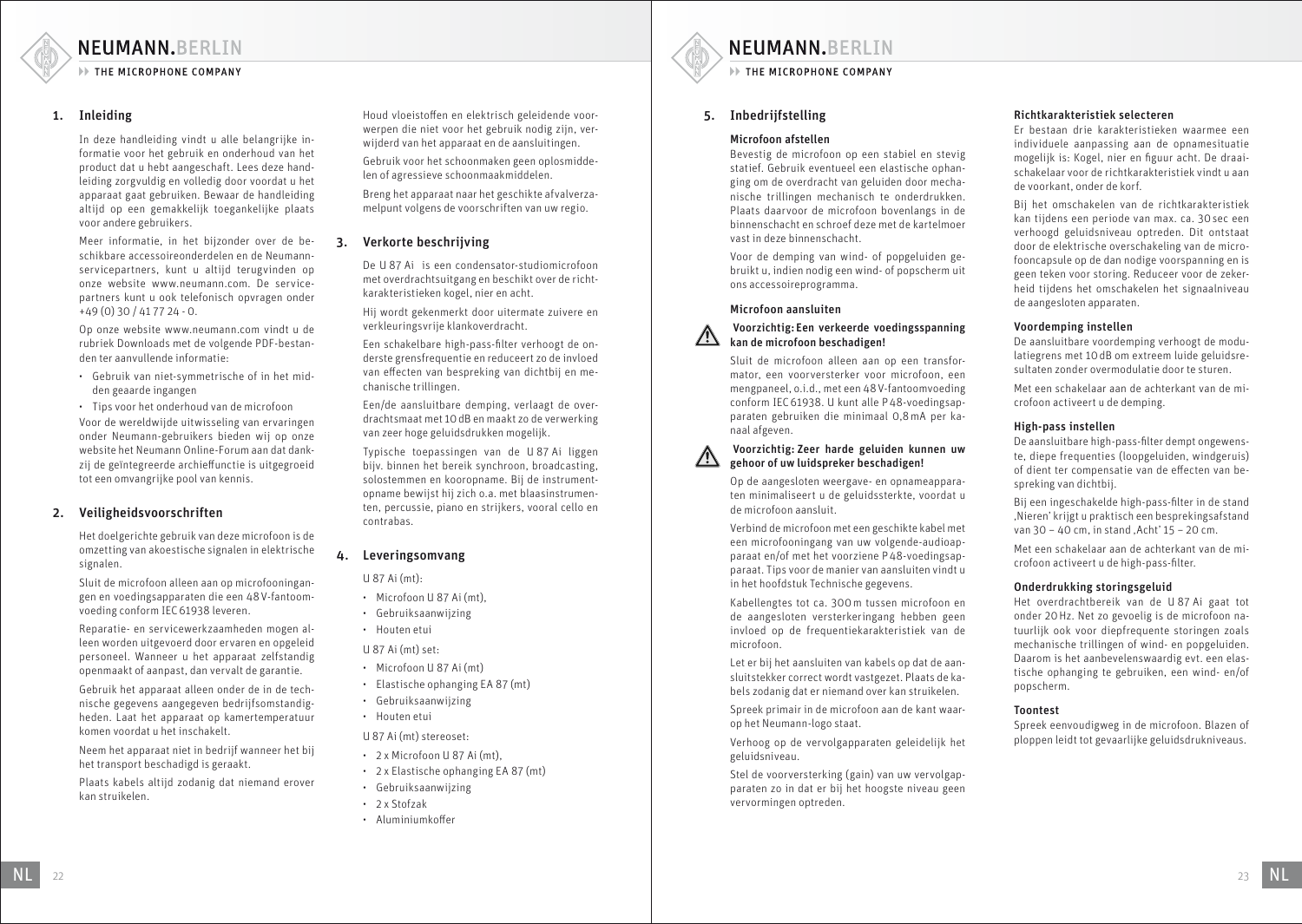## **EXECUTE MICROPHONE COMPANY**

# 6. Uitschakeling lange termijn en opslag

Voordat u alles voor lange termijn uitschakelt en kabels verwijdert, vermindert u het geluidsniveau van uw vervolgapparatuur.

Schakel dan pas de fantoomvoeding uit.

Maak de kabelverbindingen los.

Trek bij het losmaken van kabels altijd alleen maar aan de stekkers en niet aan de kabels.

# 7. Storingchecklist

Microfoons die niet in gebruik zijn, moeten niet op statief en in het stof blijven staan. Als een microfoon voor langere tijd niet wordt gebruikt, dan moet hij in een normaal omgevingsklimaat stofvrij worden opgeslagen. Gebruik hiervoor een niet-pluizende, luchtdoorlatende stofzak of de originele verpakking van de microfoon.

| <b>Storing</b>                   | ▶ Mogelijke oorzaken                                                                                           | $\triangleright$ Oplossing                                                                    |  |
|----------------------------------|----------------------------------------------------------------------------------------------------------------|-----------------------------------------------------------------------------------------------|--|
| Apparaat<br>functioneert<br>niet | Fantoom-voedingsspanning op het meng-<br>paneel of op het voedingsapparaat is niet<br>ingeschakeld.            | Controleer de betreffende instellingen op het<br>kanaalspoor.                                 |  |
|                                  | Het voedingsapparaat is niet met de aan-<br>sluiting op het stroomnet verbonden of de<br>batterij ontbreekt.   | Controleer de aansluiting op het stroomnet<br>of batterij van het voedingsapparaat.           |  |
| Geen signaal-                    | De microfoon is niet met de juiste uitgang<br>voor microfoonversterker van het vervolg-<br>apparaat verbonden. | Controleer de signaalweg.                                                                     |  |
| overdracht                       |                                                                                                                | Activeer evt. de betreffende ingang op het<br>toegewezen kanaalspoor van het meng-<br>paneel. |  |

# 8. Technische gegevens en manieren van aansluiten

Vervangend geluidsniveau, A-geschat4) ........................................15/12/14dB-A Maximumniveau geluidsdruk voor<sup>5)</sup> k < 0.5 % .rinkel'-factor (nieren)................... 117 dB met voordemping ..........................................127dB Max. uitgangsspanning................................ –6dBu Voedingsspanning6).................................. 48V±4V Stroomverbruik6) ..........................................0,8 mA Minimale bedrijfstijd met BS 48 i.......... ca. 20uur Benodigde aansluitstekker...........................XLR3F Gewicht........................................................... 500g Diameter........................................................ 56mm Lengte..........................................................200mm

94dBSPL is gelijk a 1Pa = 10µbar 0dB is gelijk a 20µPa

NEUMANN, BERLIN

**EXECUTE MICROPHONE COMPANY** 

De microfoon bezit een symmetrische overdrachtsuitgang. De 3-polige XLR-aansluitstekker heeft de volgende indeling die voldoet aan de geldende normen:

Pin1: 0V/massa Pin 2: Modulatie (+fase) Pin 3: Modulatie (–fase)

| Geselecteerde accessoires*<br>9. |                        |  |  |
|----------------------------------|------------------------|--|--|
|                                  | (foto's in de bijlage) |  |  |

#### Elastische ophanging

EA 87 .......................zw.................Best.nr. 007297

#### Stelinrichting

MNV 87....................ni ..................Best.nr. 006804

# Houder

#### Popscherm

# Windscherm

WS 87 ......................zw.................Best.nr. 006753

# Accuvoeding

BS 48 i.....................zw.................Best.nr. 006494 BS 48 i-2..................zw.................Best.nr. 006496

# Transformator

### Verbindingskabel

|  | IC 3 mt (10 m)zwBest.nr. 006543 |
|--|---------------------------------|
|  | IC 4 (10 m) ni Best.nr. 006547  |
|  | IC31mt (5m)zwBest.nr. 006570    |

### Adapterkabel

Betekenis van de kleurcoderingen: ni = nikkel, zw = zwart

- 1) Alle waarden voor niet-condenserende vochtigheid. De waarden gelden voor schone, onderhouden microfoons en/of microfooncapsules. Vuilresten van dergelijke aard op capsules of membranen kunnen de genoemde waarden nadelig beïnvloeden.
- 2) bij 1 kHz op 1 kOhm nom. lastimpedantie.
- 3) bij 94dBSPL
- 4) conform IEC60268-1; CCIR-evaluatie conform CCIR468-3, zogen. topwaarde; A-evaluatie conform IEC61672-1, effectieve waarde
- 5) 'Rinkel'-factor van de microfoonversterker bij een ingangsspanning die overeenstemt met de spanning die de capsule bij een overeenstemmende geluidsdruk afgeeft.
- $6$  Fantoomvoeding (P48, IEC 61938).

\* Uitvoerige beschrijvingen en meer artikelen vindt u in onze catalogus met accessoires of op www.neumann.com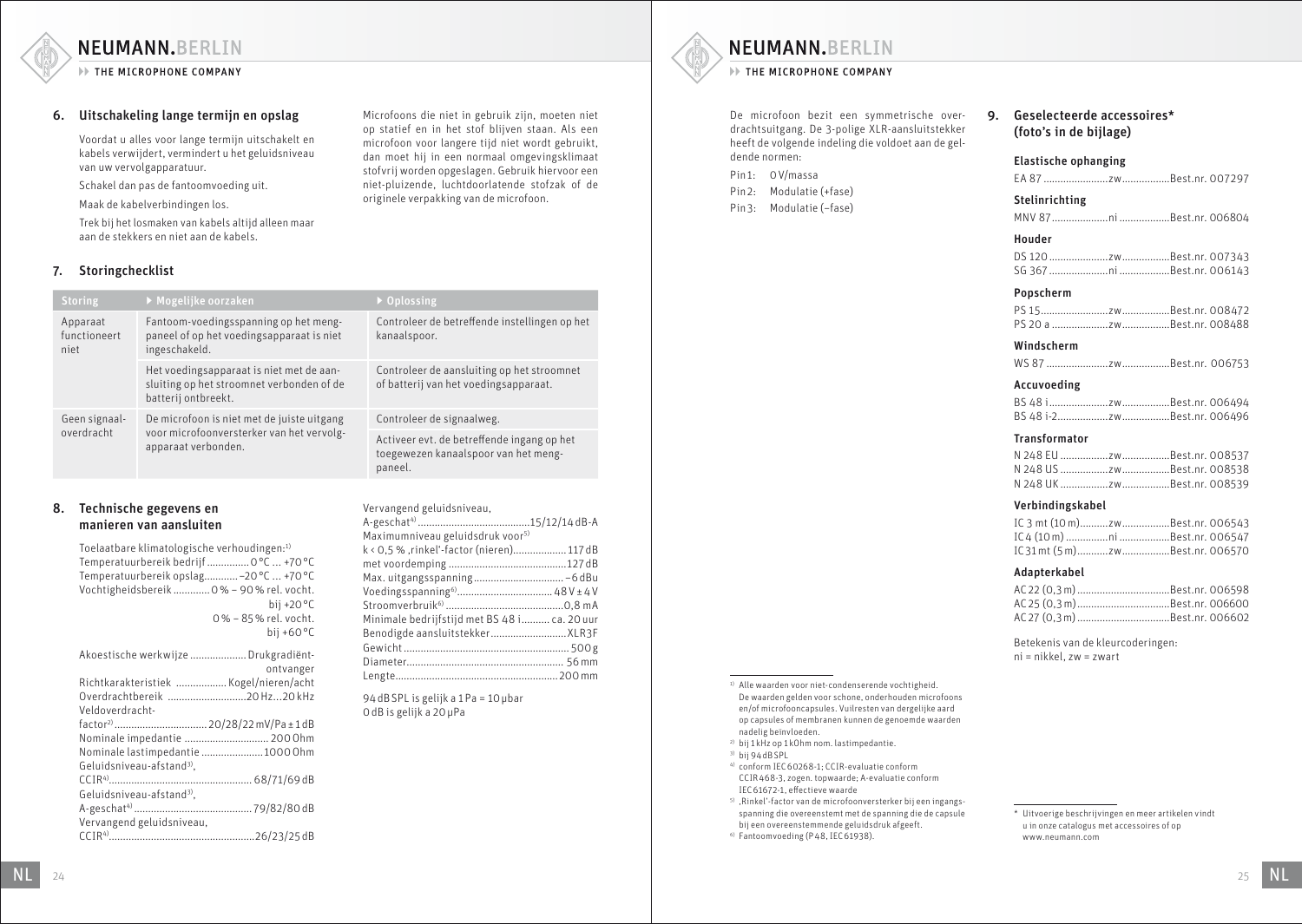<span id="page-13-0"></span>**EXAMPLE MICROPHONE COMPANY** 

# 1. Introduzione

Il presente manuale contiene informazioni indispensabili per il funzionamento e la manutenzione del prodotto acquistato. Leggere attentamente e per intero le istruzioni prima di usare l'apparecchio. Conservare il manuale in un luogo costantemente accessibile da parte degli utenti attuali e futuri.

Per maggiori informazioni, in particolare in merito agli accessori disponibili e ai centri di assistenza Neumann, consultare il nostro sito Web: www.neumann.com. Per informazioni sui centri di assistenza, è altresì possibile contattare il numero di telefono: +49 (0) 30 / 41 77 24 - 0.

I seguenti file sono disponibili in formato PDF nella sezione Downloads del nostro sito Web www. neumann.com:

- Uso con ingressi messi a terra non bilanciati o con terminale CT (Center Tap)
- Considerazioni in merito alla manutenzione del microfono

Il forum online sul nostro sito Web consente agli utenti Neumann di tutto il mondo di condividere le proprie esperienze. Grazie alla funzione di archiviazione integrata, il forum rappresenta un'importante occasione di confronto.

# 2. Istruzioni di sicurezza

Il microfono ha lo scopo di convertire i segnali acustici in segnali elettrici.

Collegare il microfono solo agli appositi ingressi e ai dispositivi con un'alimentazione phantom 48V in conformità con IEC61938.

Gli interventi di riparazione e manutenzione devono essere eseguiti esclusivamente da personale specializzato e autorizzato. L'apertura o la modifica non autorizzata dell'apparecchio invaliderà la garanzia.

Utilizzare l'apparecchio solo nelle condizioni specificate nella sezione «Dati tecnici». Prima dell'accensione, consentire all'apparecchiatura di adattarsi alla temperatura ambiente.

Non mettere in funzione l'apparecchiatura se è stata danneggiata durante il trasporto.

Disporre sempre i cavi in modo da evitare il rischio di inciampare.

 $26$   $27$ A meno che non sia necessario ai fini d'uso, assicurarsi che i liquidi e gli oggetti elettricamente conduttivi siano tenuti a una distanza di sicurezza dall'apparecchiatura e dai relativi collegamenti.  $\prod_{26}$  dall'apparecchiatura e dai relativi collegamenti.  $^{27}$   $\prod$ 

Non usare solventi o detergenti aggressivi per la pulizia.

Smaltire l'apparecchiatura in conformità con le disposizioni in vigore nel paese di appartenenza.

# 3. Descrizione breve

U 87 Ai è un microfono a condensatore da studio con un'uscita del trasformatore e diagramma polare omnidirezionale, cardioide e figura a 8.

Questo microfono assicura una trasmissione del suono estremamente limpida e priva di colorazione.

Un filtro passa alto commutabile consente di aumentare la frequenza di taglio inferiore, riducendo così l'influenza dell'effetto prossimità e del rumore impattivo.

Il selettore di pre-attenuazione riduce la sensibilità del microfono a 10dB, consentendo pertanto l'elaborazione di livelli di pressione sonora molto alti.

I campi di applicazione tipici del U 87 Ai comprendono il doppiaggio, il broadcast e la registrazione di voci soliste e cori. Nel campo delle registrazioni strumentali, il U 87 Ai si è dimostrato eccellente per strumenti a fiato, a percussione, a corda, in particolare violoncello e contrabbasso, e piano.

# 4. Apparecchiatura fornita

U 87 Ai (mt):

- Microfono U 87 Ai (mt)
- Manuale d'uso •
- Cofanetto in legno
- U 87 Ai (mt) Set:
- Microfono U 87 Ai (mt)
- Sospensione elastica EA 87 (mt)
- Manuale d'uso •
- Cofanetto in legno

U 87 Ai (mt) Stereo Set:

- 2 x microfoni U 87 Ai (mt) •
- 2 sospensioni elastiche EA 87 (mt) •
- Manuale d'uso •
- 2 Parapolvere
- Valigetta in alluminio •

# NEUMANN, BERLIN

**EXAMPLE MICROPHONE COMPANY** 

# 5. Configurazione

#### Montaggio del microfono

Collegare il microfono a un supporto resistente e stabile. Se necessario, utilizzare una sospensione elastica per la soppressione meccanica del rumore strutturale. A tale scopo, posizionare il microfono nella gabbia interna dall'alto e fissarlo con il dado filettato. Se necessario, utilizzare uno schermo antivento o un filtro anti-pop della nostra gamma di accessori per sopprimere il rumore del vento o per un'adeguata funzione anti-pop.

# Collegamento del microfono

# Attenzione:un'alimentazione non corretta potrebbe danneggiare il microfono!

Collegare il microfono solo a un'unità di alimentazione, a un preamplificatore, a una consolle di mixaggio o ad altre apparecchiature con un'alimentazione phantom da 48V (P48), in conformità con IEC61938. È possibile usare un qualsiasi alimentatore P48 in grado di fornire min. 0,8mA per canale.



#### Attenzione: un rumore troppo forte potrebbe danneggiare gli altoparlanti o causare problemi di udito!

Ridurre al minimo il volume dei dispositivi di playback e registrazione collegate prima di collegare il microfono.

Con un apposito cavo, collegare il microfono all'ingresso dell'apparecchiatura audio che si intende usare per l'elaborazione successiva oppure agli appositi alimentatori P48. Per maggiori informazioni sull'assegnazione dei connettori, fare riferimento alla sezione «Dati tecnici».

Lunghezze del cavo fino a circa 300m tra il microfono e l'ingresso dell'amplificatore a valle non influiscono sulla risposta in frequenza del microfono.

Durante il collegamento dei cavi, assicurarsi che i connettori siano bloccati in modo corretto. Disporre sempre i cavi in modo da evitare il rischio di inciampo.

Il microfono deve essere usato principalmente dal lato su cui compare il logo Neumann.

Aumentare gradualmente il volume dell'apparecchiatura collegata.

Impostare il guadagno dell'apparecchiatura collegata in modo che non vi siano distorsioni con livelli di pressione sonora massimi

#### Selezione del diagramma polare

Sono disponibili tre diagrammi polari selezionabili che consentono di adattare il microfono a singole situazioni di registrazione: omnidirezionale, cardioide e figura a 8. Il selettore rotativo per i diagrammi polari si trova sulla parte anteriore del microfono, sotto la schermatura.

Se si modifica il diagramma polare , per circa 30 secondi potrebbe essere presente un livello del rumore superiore. Non si tratta di una disfunzione, bensì di un evento che si verifica dopo la ricarica elettrica della capsula del microfono con i bias appropriati. A titolo precauzionale, ridurre il livello del segnale dell'apparecchiatura collegata durante la modifica del diagramma polare .

# Impostazione della pre-attenuazione

La pre-attenuazione commutabile aumenta il livello del segnale massimo di 10dB per evitare il sovraccarico durante la trasmissione dei segnali con livelli di pressione sonora estremamente alti.

La pre-attenuazione viene attivata mediante un selettore che si trova sulla parte posteriore del microfono.

#### Impostazione del filtro passa alto

Il filtro passa alto commutabile può essere usato per sopprimere l'interferenza a bassa frequenza (ossia causata dal rumore impattivo o dal rumore del vento) oppure per compensare l'effetto prossimità.

Quando il filtro passa alto viene acceso e il microfono impostato su «cardioide», il microfono dovrebbe essere usato da una distanza di 30 – 40cm; nel caso di «figura a 8», la distanza è di  $15 - 20$  cm.

Il filtro passa alto viene attivato mediante un selettore situato sulla parte posteriore del microfono.

# Soppressione dell'interferenza del rumore

La risposta in frequenza del U 87 Ai è inferiore a 20 Hz. Naturalmente il microfono è sensibile all'interferenza a bassa frequenza, quale il rumore impattivo, il rumore del vento e gli effetti «pop». A seconda della situazione, si consiglia pertanto l'uso di una sospensione elastica, di uno schermo antivento e/o di un filtro anti-pop.

#### Prova del suono

Basta parlare nel microfono. Non soffiare sul microfono né sottoporlo ad effetti «pop». Questo potrebbe infatti facilmente generare livelli di pressione sonora pericolosi.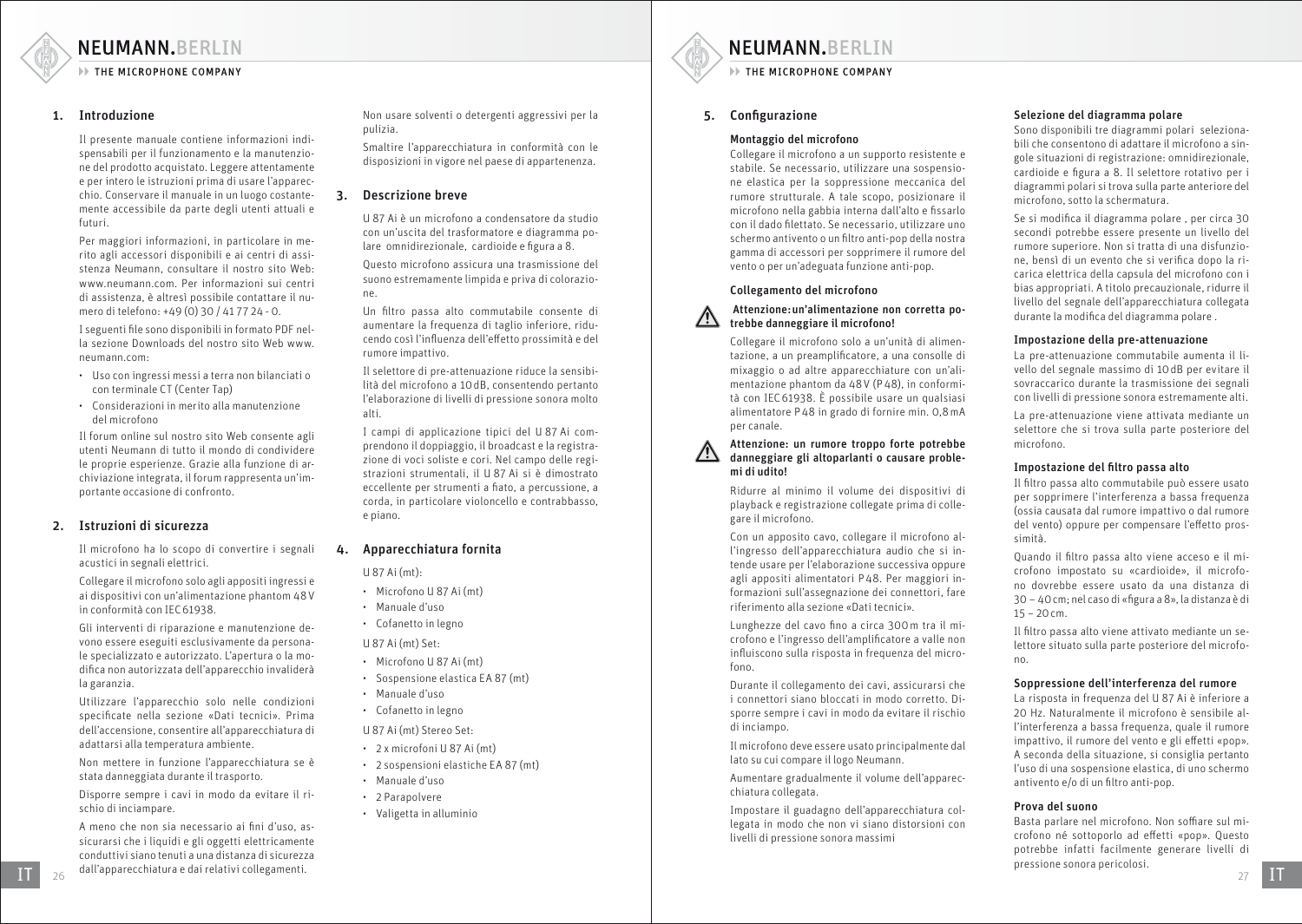**EXECUTE MICROPHONE COMPANY** 

# 6. Spegnimento e conservazione

Prima di spegnere il microfono o di scollegare i cavi, ridurre il volume dell'apparecchiatura collegata.

Solo dopo è possibile disattivare l'alimentazione phantom.

Scollegare i cavi.

Per scollegare un cavo, esercitare pressione solo sul connettore e non sul cavo.

# 7. Risoluzione dei problemi

Problema ▶ Possibili cause 
▶ Soluzione Microfono non funzionante L'alimentazione phantom non è attiva sulla console di mixaggio oppure a livello dell'alimentatore. Controllare le impostazioni del canale corrispondente. L'alimentatore non è collegato alla linea di alimentazione oppure batteria assente. Controllare il collegamento alla linea di alimentazione oppure controllare la batteria dell'alimentatore. Nessuna trasmissione dei segnali L'alimentatore non è collegato alla linea di alimentazione oppure batteria assente. Controllare il percorso del segnale. Se necessario, attivare l'ingresso corretto sul canale corrispondente della consolle di mixaggio.

# 8. Dati tecnici e assegnazione dei connettori

| Condizioni atmosferiche consentite <sup>1)</sup><br>Range della temperatura<br>Range della temperatura<br>di conservazione -20°C+70°C<br>Range umidità 0% - 90% umidità rel. a +20 °C<br>0% - 85% umidità rel. a +60°C |
|------------------------------------------------------------------------------------------------------------------------------------------------------------------------------------------------------------------------|
| Principio di                                                                                                                                                                                                           |
| funzionamento acustico  Trasduttore<br>grad. press.                                                                                                                                                                    |
| Figura direzionale omnidirezionale/<br>cardioide/figura a 8                                                                                                                                                            |
| Ambito di frequenze20 Hz20 kHz                                                                                                                                                                                         |
| Sensibilità <sup>2)</sup> 20/28/22 mV/Pa ± 1dB                                                                                                                                                                         |
| Impedenza nominale200 ohm                                                                                                                                                                                              |
| Impedenza di carico nominale  1000 ohm<br>Rapporto S/N <sup>3)</sup> ,                                                                                                                                                 |
|                                                                                                                                                                                                                        |
| Rapporto S/N <sup>3)</sup> .                                                                                                                                                                                           |
|                                                                                                                                                                                                                        |
| Livello di rumore equivalente,                                                                                                                                                                                         |
|                                                                                                                                                                                                                        |

Per evitare l'accumulo di polvere, evitare che i microfoni inutilizzati restino appesi all'asta. Un microfono che rimane inutilizzato per lungo tempo deve essere conservato in condizioni atmosferiche normali e protetto dalla polvere. A tale scopo, usare un parapolvere non peloso e permeabile all'aria oppure l'imballaggio originale del microfono.

| Livello di rumore equivalente,<br>Pesato in classe A <sup>4)</sup> 15/12/14dB-A |  |
|---------------------------------------------------------------------------------|--|
| SPL max. per <sup>5)</sup>                                                      |  |
| inferiore a 0.5% THD (cardioide)  117 dB                                        |  |
|                                                                                 |  |
|                                                                                 |  |
|                                                                                 |  |
|                                                                                 |  |
| Durata di funzionamento minima                                                  |  |
|                                                                                 |  |
| Connettore corrispondente  XLR3F                                                |  |
|                                                                                 |  |
|                                                                                 |  |
|                                                                                 |  |
|                                                                                 |  |

94dBSPL equiv. a 1Pa = 10 ubar 0dB equiv. a 20µPa

# NEUMANN.BERLIN

**EXAMPLE MICROPHONE COMPANY** 

Il microfono ha un'uscita bilanciata con trasformatori. Il connettore XLR a 3 pin presenta le seguenti assegnazioni standard dei pin:

Pin1: 0V/massa Pin 2: Modulazione (fase+) Pin 3: modulazione (fase–)

# 9. Accessori selezionati\* (Foto in allegato)

#### Sospensione elastica

EA 87 .................... ne.......................N. cat.007297

#### Supporto pendente per auditorio

MNV 87................. ni........................N. cat.006804

#### Supporto

# Filtro anti-pop

#### Schermo antivento

WS 87 ................... ne.......................N. cat.006753

#### Alimentazione a batteria

# Alimentazione

### Cavo di collegamento

| IC 3 mt (10 m) neN. cat.006543  |  |
|---------------------------------|--|
|                                 |  |
| IC 31 mt (5 m)  neN. cat.006570 |  |

# Adattatore cavo

Significato dei colori: ni = nickel, ne = nero

- 1) Tutti i valori si riferiscono ad umidità senza condensa. I valori sono validi per microfoni o capsule puliti e in buone condizioni. La presenza di depositi di sporco di qualsiasi genere sulle capsule o sulle membrane può ridurre i valori specificati.
- 2) a 1 kHz con impedenza di carico nominale da 1 kohm.  $3)$  re 94 dBSPL
- 4) secondo IEC60268-1; CCIR-pesato secondo CCIR468-3, quasi peak; pesato in classe A secondo IEC61672-1, RMS
- 5) THD dell'amplificatore del microfono ad una tensione d'ingresso equivalente alla tensione d'uscita della capsula
- $6)$  Alimentazione phantom (P48, IEC 61938).

#### 28 a vez a vez a vez a vez a vez a vez a vez a vez a vez a vez a vez a vez a vez a vez a vez a vez a vez a vez<br>28 a vez a vez a vez a vez a vez a vez a vez a vez a vez a vez a vez a vez a vez a vez a vez a vez a vez a vez \* Descrizioni dettagliate e altri articoli sono disponibili nel nostro catalogo accessori oppure all'indirizzo www.neumann.com  $\prod_{28}$  29  $\prod$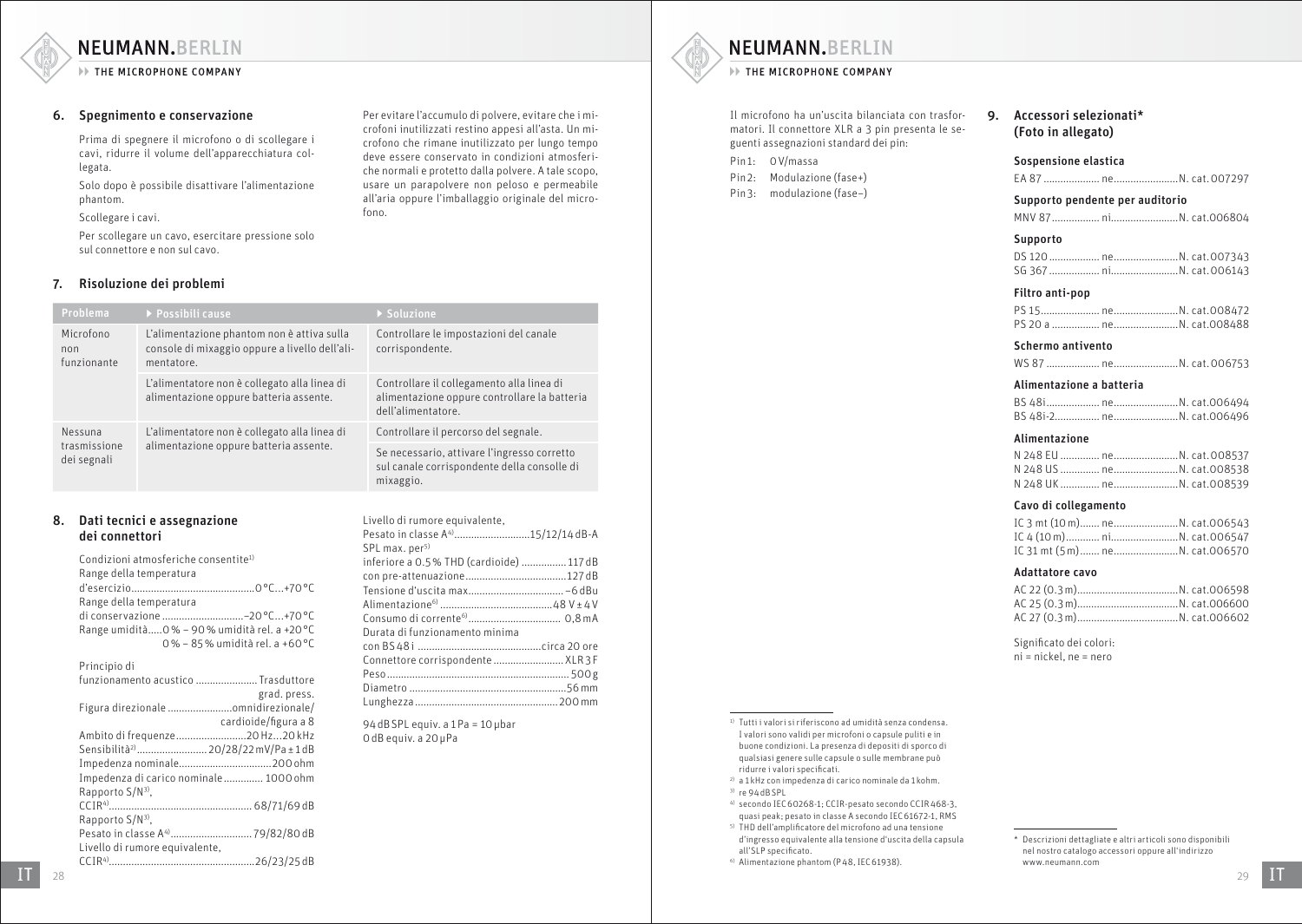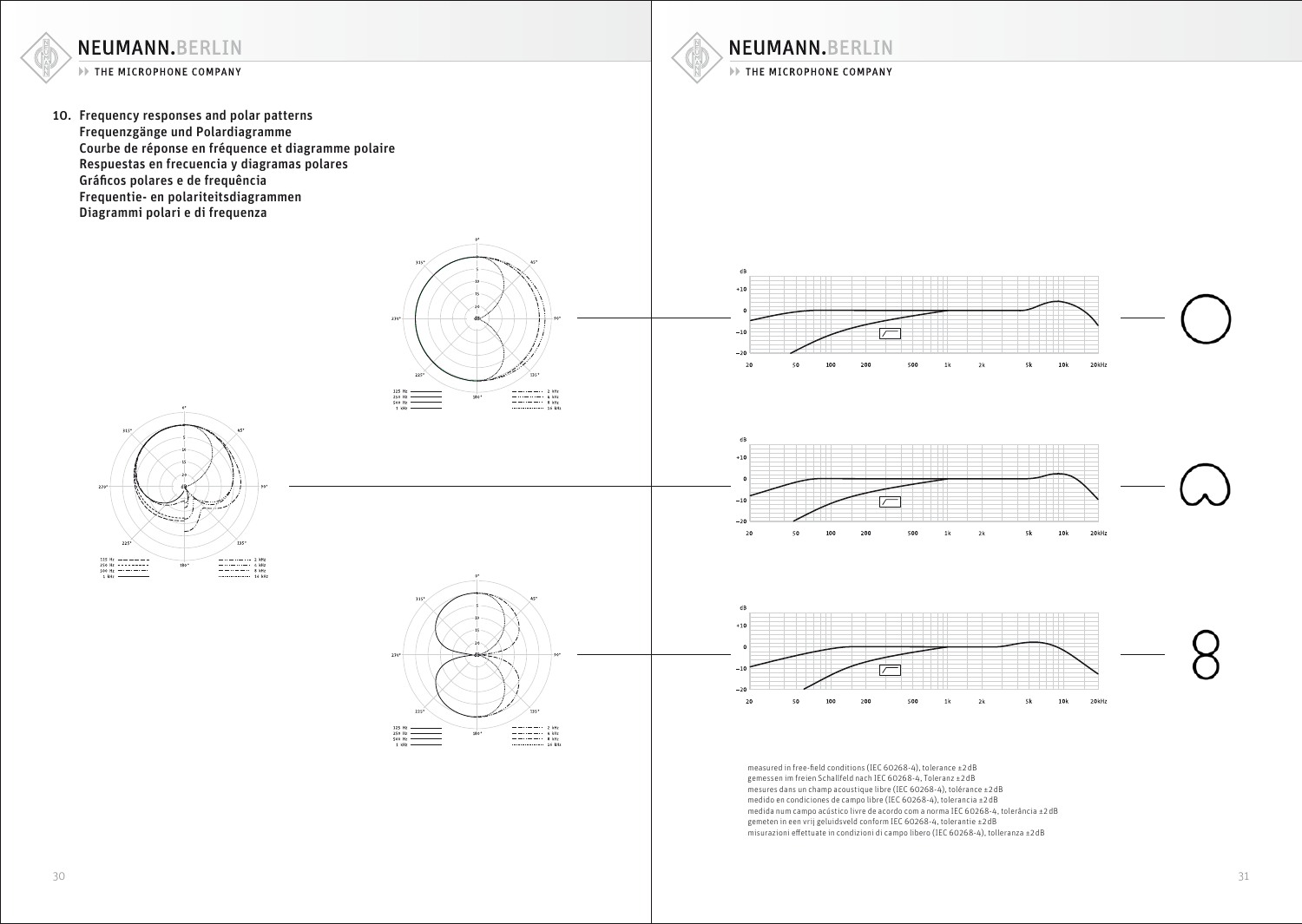

IF THE MICROPHONE COMPANY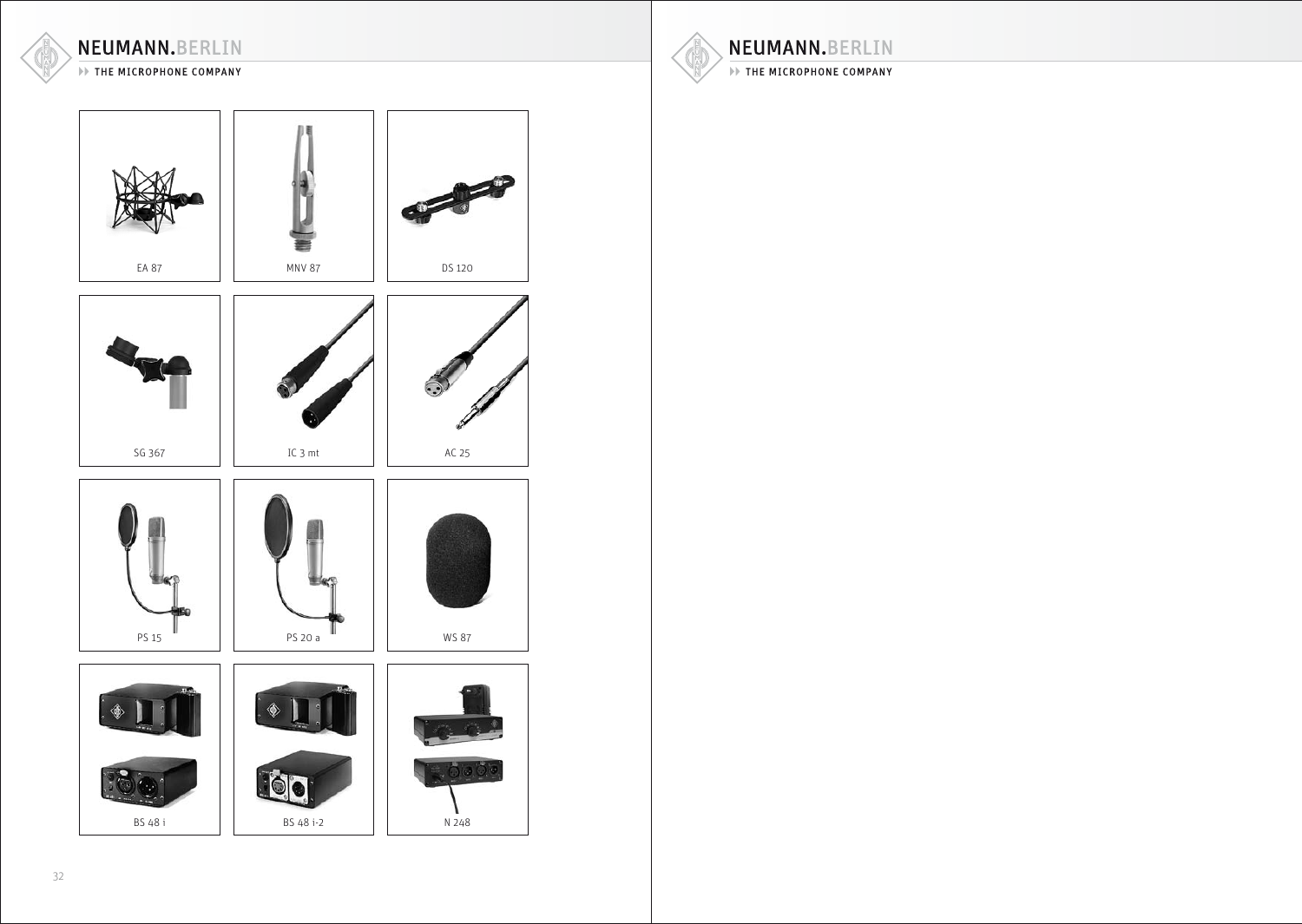

THE MICROPHONE COMPANY



THE MICROPHONE COMPANY